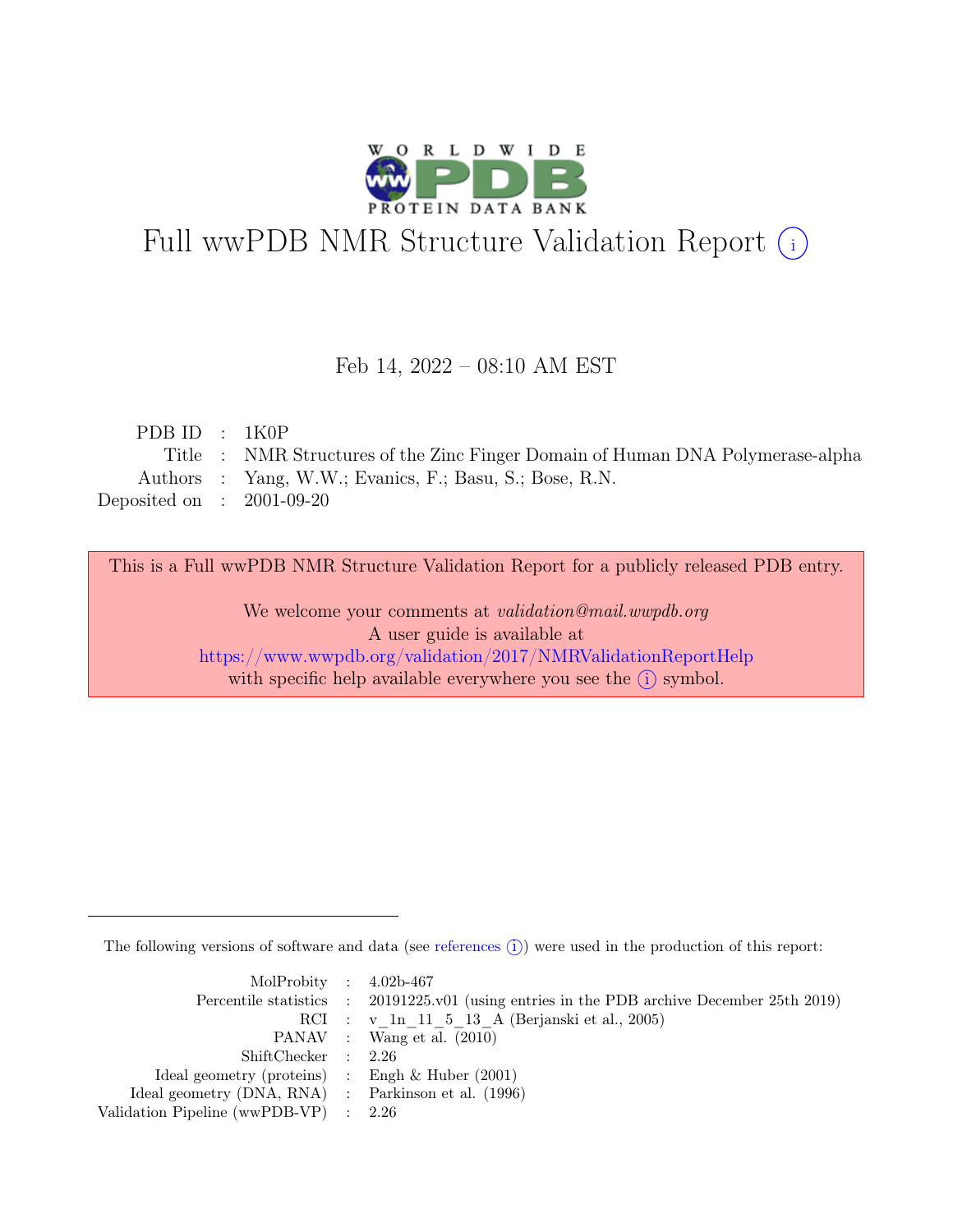## 1 Overall quality at a glance  $(i)$

The following experimental techniques were used to determine the structure: SOLUTION NMR

The overall completeness of chemical shifts assignment was not calculated.

Percentile scores (ranging between 0-100) for global validation metrics of the entry are shown in the following graphic. The table shows the number of entries on which the scores are based.



| Metric.               | Whole archive<br>$(\#Entries)$ | NMR archive<br>$(\#Entries)$ |
|-----------------------|--------------------------------|------------------------------|
| Clashscore            | 158937                         | 12864                        |
| Ramachandran outliers | 154571                         | 11451                        |
| Sidechain outliers    | 154315                         | 11428                        |

The table below summarises the geometric issues observed across the polymeric chains and their fit to the experimental data. The red, orange, yellow and green segments indicate the fraction of residues that contain outliers for  $>=$  3, 2, 1 and 0 types of geometric quality criteria. A cyan segment indicates the fraction of residues that are not part of the well-defined cores, and a grey segment represents the fraction of residues that are not modelled. The numeric value for each fraction is indicated below the corresponding segment, with a dot representing fractions  $\langle=5\%$ 

| Chain | Length     |     | Quality of chain |     |     |  |  |  |
|-------|------------|-----|------------------|-----|-----|--|--|--|
|       |            |     |                  |     |     |  |  |  |
|       | $\Omega$ 1 | 16% | 42%              | 13% | 29% |  |  |  |

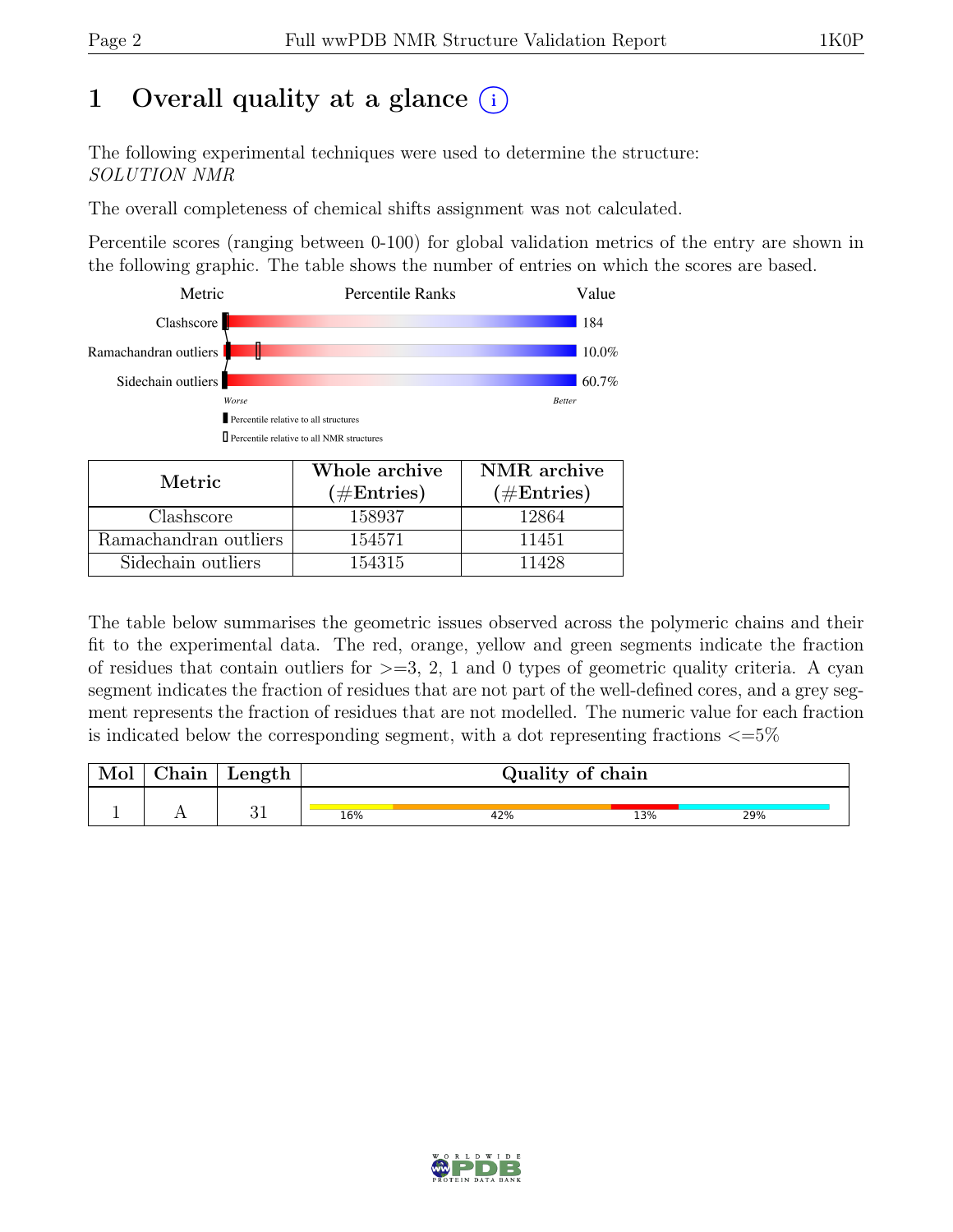## 2 Ensemble composition and analysis  $(i)$

This entry contains 15 models. Model 6 is the overall representative, medoid model (most similar to other models).

The following residues are included in the computation of the global validation metrics.

| Well-defined (core) protein residues |                                           |                                          |  |  |  |  |  |
|--------------------------------------|-------------------------------------------|------------------------------------------|--|--|--|--|--|
|                                      | Well-defined core   Residue range (total) | $\vert$ Backbone RMSD $(A)$ Medoid model |  |  |  |  |  |
|                                      | $A:7-A:28(22)$                            | 0.13                                     |  |  |  |  |  |

Ill-defined regions of proteins are excluded from the global statistics.

Ligands and non-protein polymers are included in the analysis.

The models can be grouped into 3 clusters and 1 single-model cluster was found.

| Cluster number        | Models                 |
|-----------------------|------------------------|
|                       | 1, 2, 3, 4, 5, 6, 8, 9 |
|                       | 10, 12, 13, 15         |
|                       | 11, 14                 |
| Single-model clusters |                        |

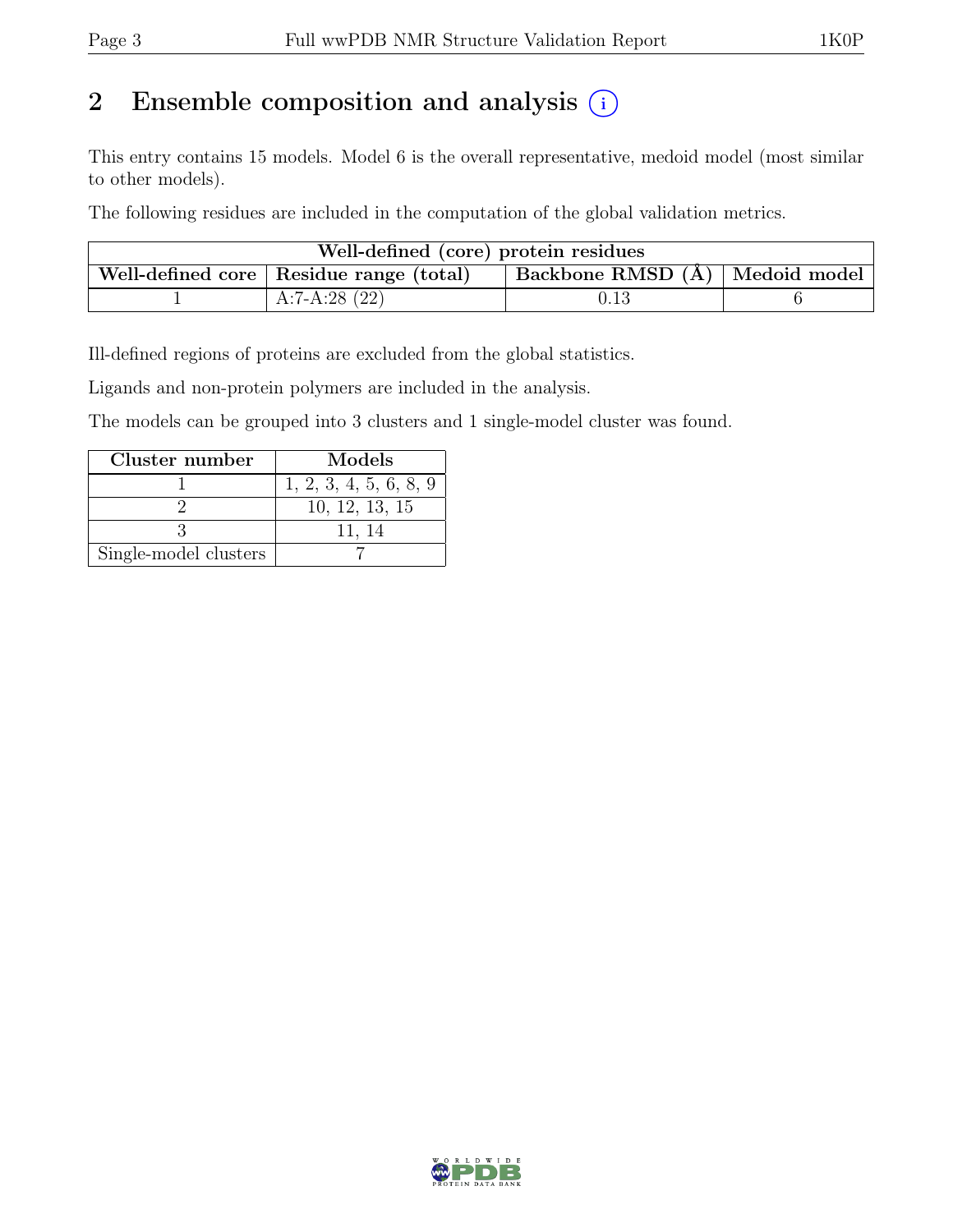## 3 Entry composition  $(i)$

There is only 1 type of molecule in this entry. The entry contains 487 atoms, of which 245 are hydrogens and 0 are deuteriums.

• Molecule 1 is a protein called DNA polymerase alpha catalytic subunit.

| Mol |  | $\vert$ Chain $\vert$ Residues | $\rm{Atoms}$   |      |     |    |     | <b>Trace</b> |  |
|-----|--|--------------------------------|----------------|------|-----|----|-----|--------------|--|
|     |  |                                | $_{\rm Total}$ |      | H   |    |     |              |  |
|     |  |                                | 487            | 148- | 245 | 48 | -41 |              |  |

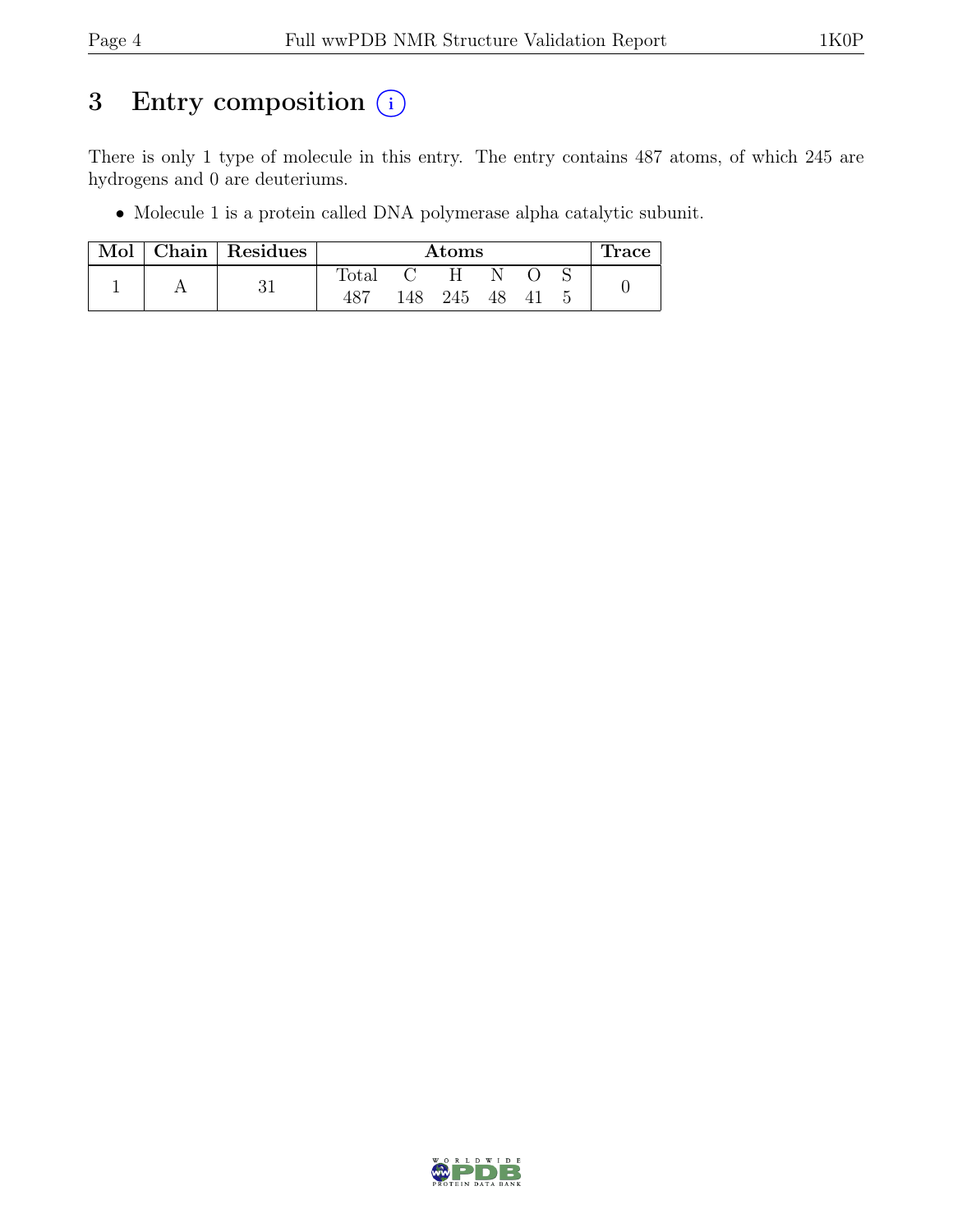## 4 Residue-property plots  $(i)$

## <span id="page-4-0"></span>4.1 Average score per residue in the NMR ensemble

These plots are provided for all protein, RNA, DNA and oligosaccharide chains in the entry. The first graphic is the same as shown in the summary in section 1 of this report. The second graphic shows the sequence where residues are colour-coded according to the number of geometric quality criteria for which they contain at least one outlier: green  $= 0$ , yellow  $= 1$ , orange  $= 2$  and red  $=$ 3 or more. Stretches of 2 or more consecutive residues without any outliers are shown as green connectors. Residues which are classified as ill-defined in the NMR ensemble, are shown in cyan with an underline colour-coded according to the previous scheme. Residues which were present in the experimental sample, but not modelled in the final structure are shown in grey.

• Molecule 1: DNA polymerase alpha catalytic subunit



### 4.2 Scores per residue for each member of the ensemble

Colouring as in section [4.1](#page-4-0) above.

#### 4.2.1 Score per residue for model 1

• Molecule 1: DNA polymerase alpha catalytic subunit



#### 4.2.2 Score per residue for model 2



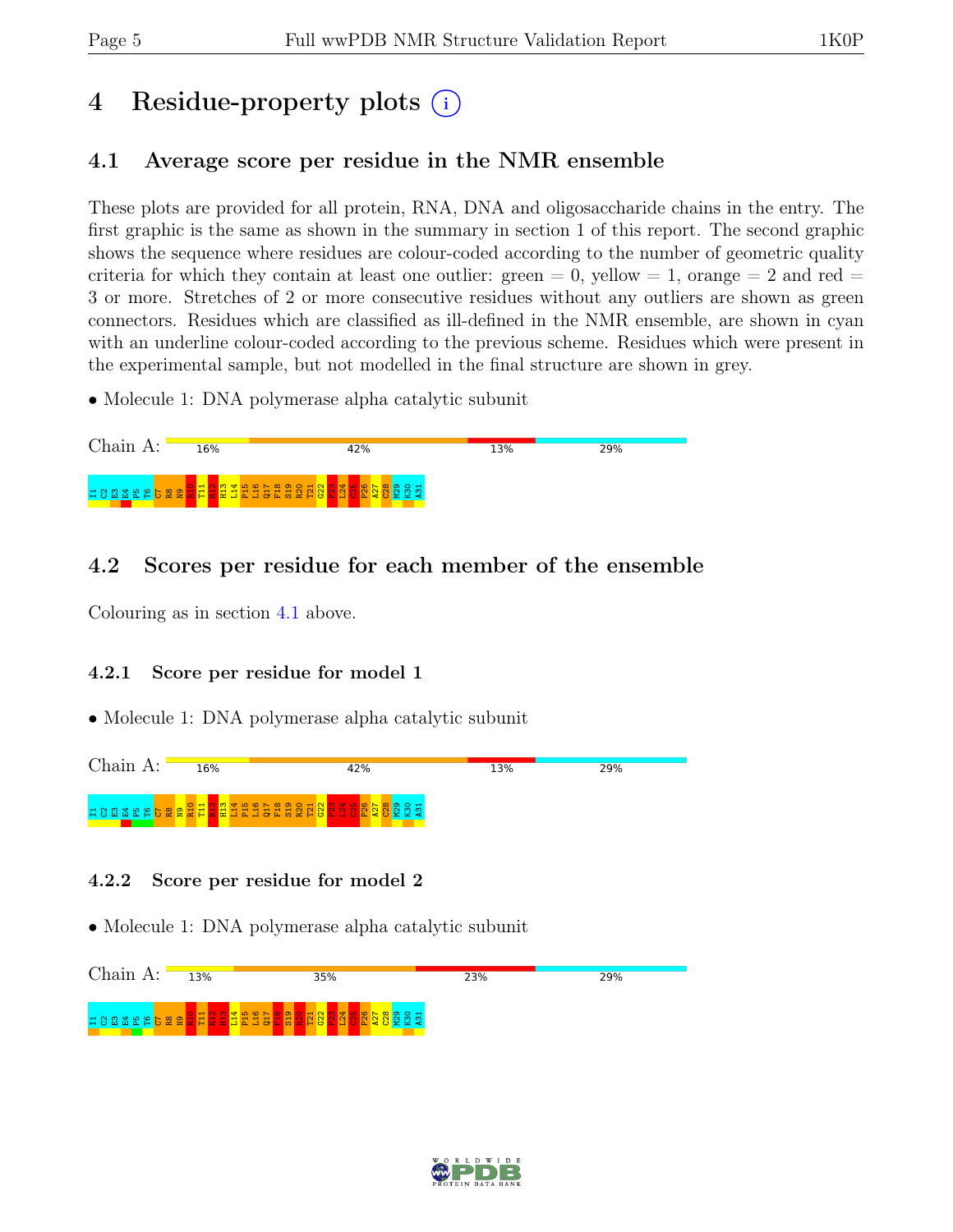#### 4.2.3 Score per residue for model 3

• Molecule 1: DNA polymerase alpha catalytic subunit



#### 4.2.4 Score per residue for model 4

• Molecule 1: DNA polymerase alpha catalytic subunit



#### 4.2.5 Score per residue for model 5

• Molecule 1: DNA polymerase alpha catalytic subunit



#### 4.2.6 Score per residue for model 6 (medoid)

• Molecule 1: DNA polymerase alpha catalytic subunit



#### 4.2.7 Score per residue for model 7



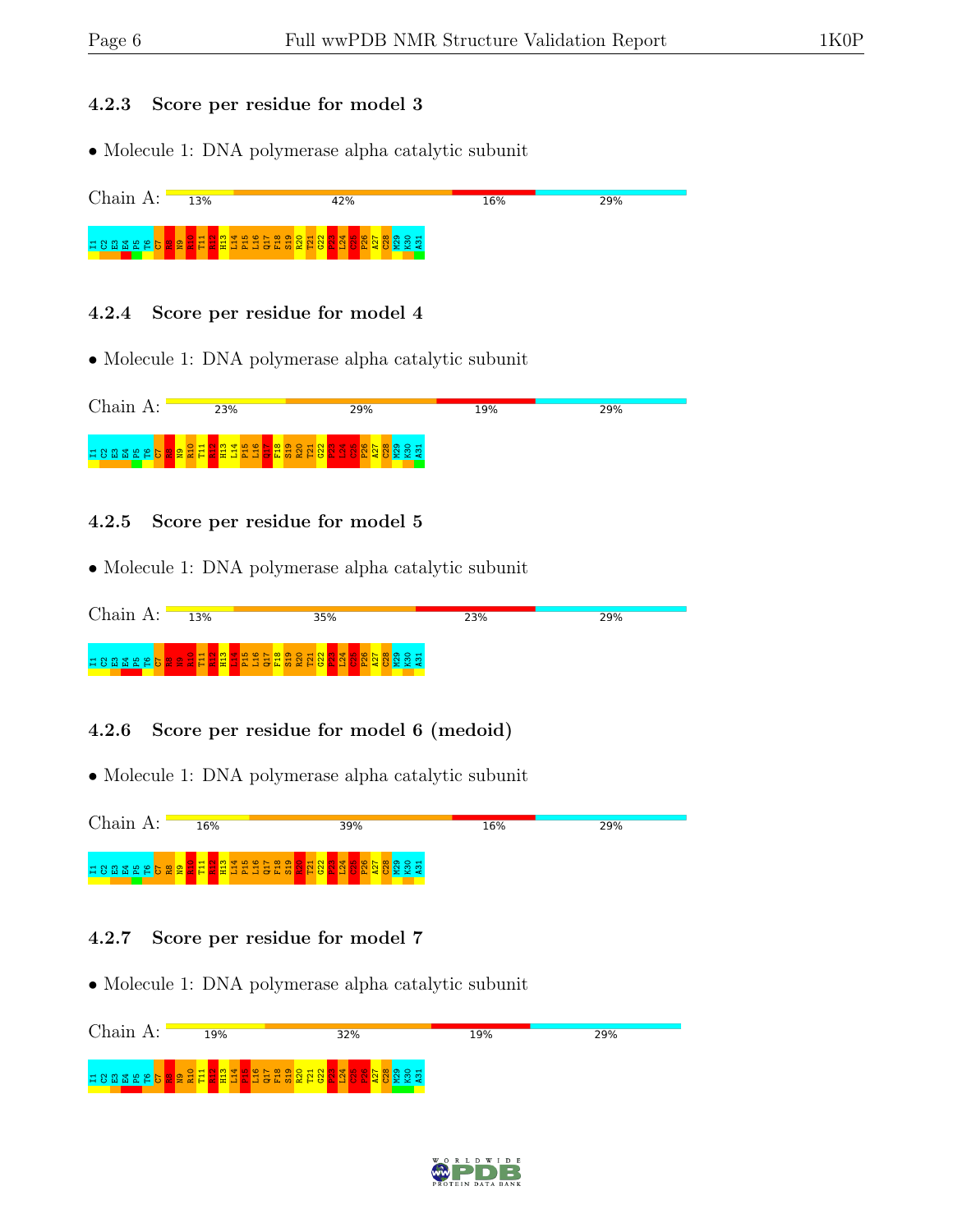#### 4.2.8 Score per residue for model 8

• Molecule 1: DNA polymerase alpha catalytic subunit



#### 4.2.9 Score per residue for model 9

• Molecule 1: DNA polymerase alpha catalytic subunit



#### 4.2.10 Score per residue for model 10

• Molecule 1: DNA polymerase alpha catalytic subunit



#### 4.2.11 Score per residue for model 11

• Molecule 1: DNA polymerase alpha catalytic subunit



#### 4.2.12 Score per residue for model 12



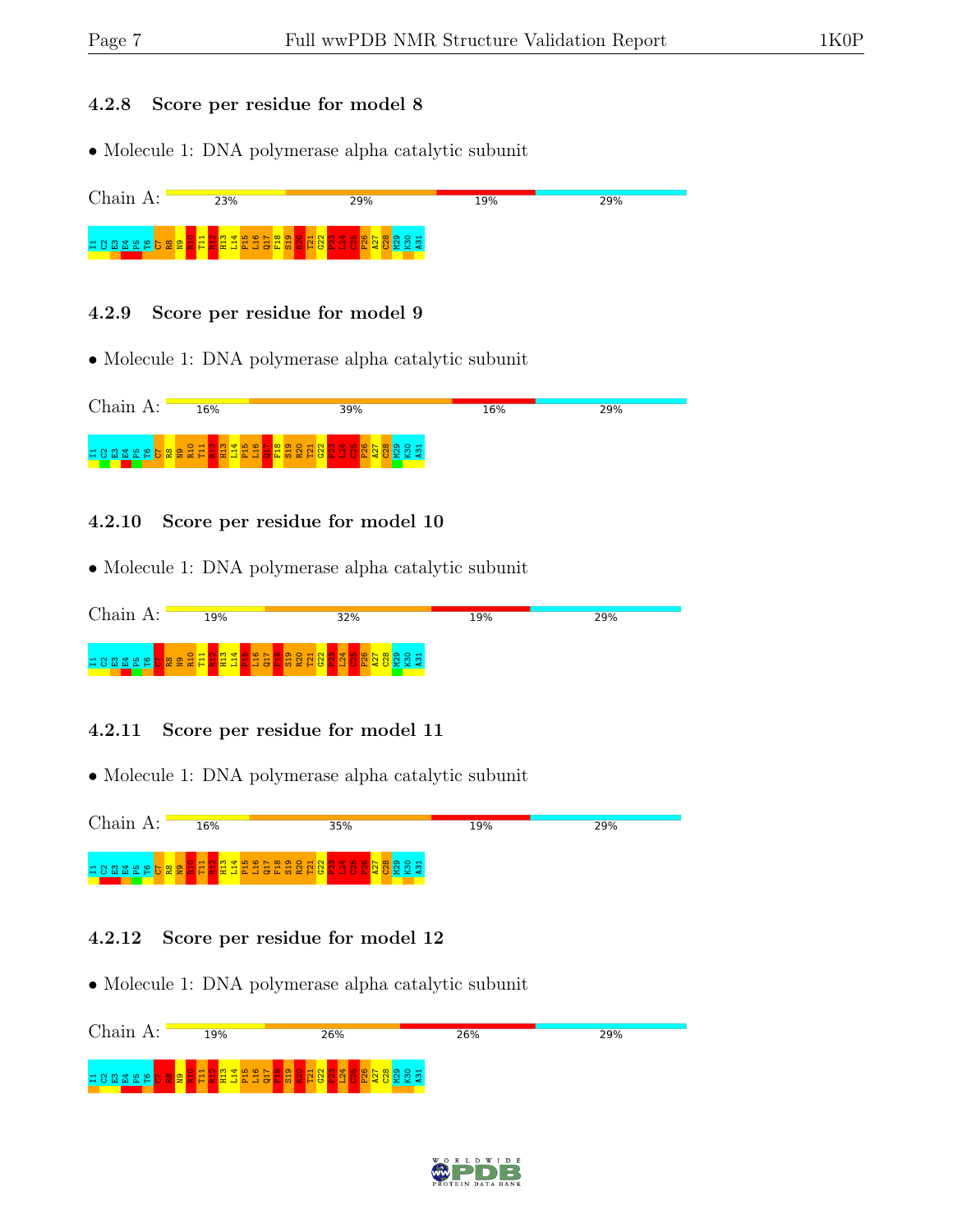#### 4.2.13 Score per residue for model 13

• Molecule 1: DNA polymerase alpha catalytic subunit



#### 4.2.14 Score per residue for model 14

• Molecule 1: DNA polymerase alpha catalytic subunit



#### 4.2.15 Score per residue for model 15



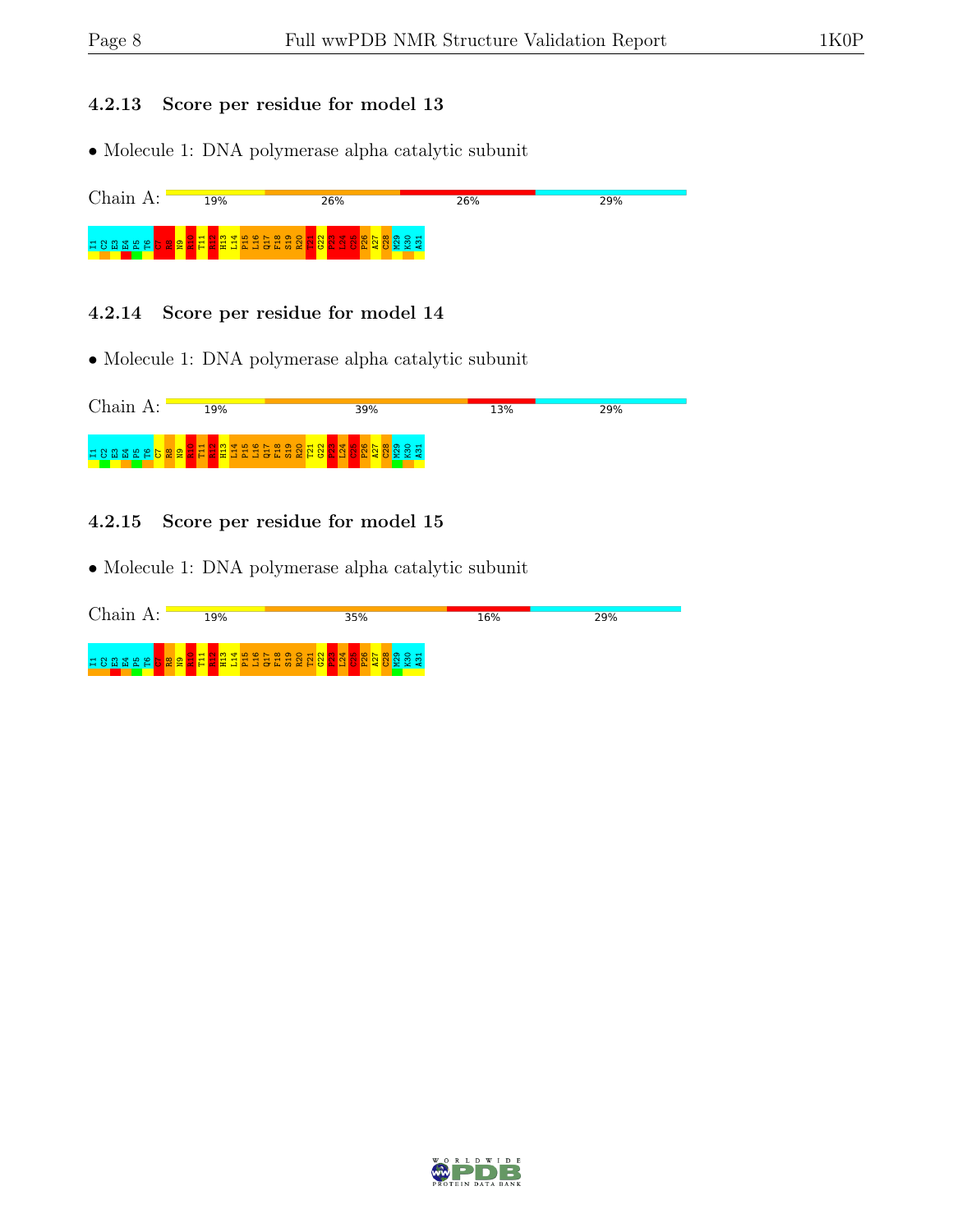## 5 Refinement protocol and experimental data overview  $(i)$

The models were refined using the following method: simulated annealing.

Of the 75 calculated structures, 15 were deposited, based on the following criterion: structures with lowest RMSD compared to the average structure.

The following table shows the software used for structure solution, optimisation and refinement.

| Software name   Classification |                           | Version |
|--------------------------------|---------------------------|---------|
| DGII                           | structure solution   97.0 |         |
| Discover                       | refinement.               | 97 A    |

No chemical shift data was provided.

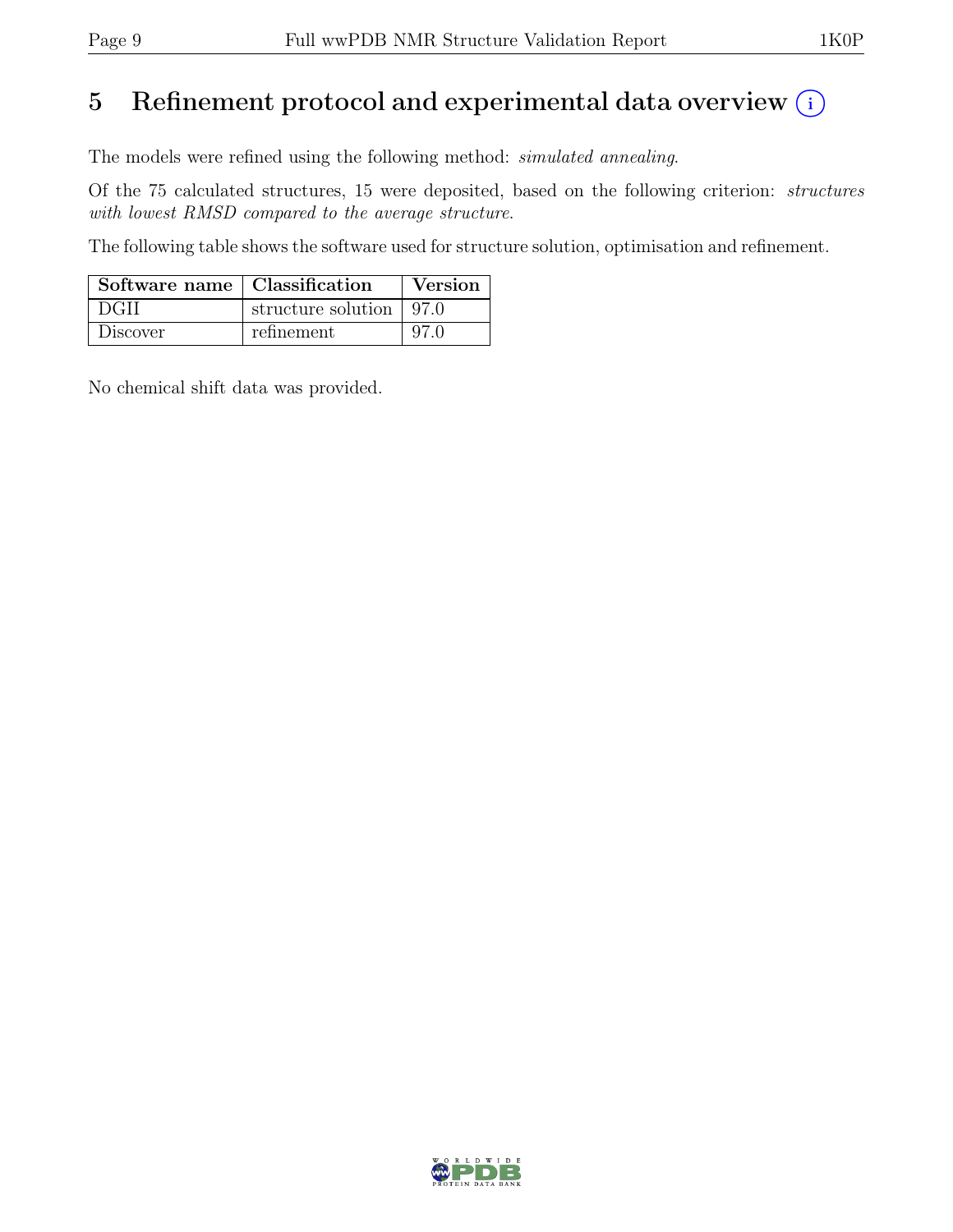## 6 Model quality  $(i)$

## 6.1 Standard geometry  $(i)$

The Z score for a bond length (or angle) is the number of standard deviations the observed value is removed from the expected value. A bond length (or angle) with  $|Z| > 5$  is considered an outlier worth inspection. RMSZ is the (average) root-mean-square of all Z scores of the bond lengths (or angles).

| Mol | ${\rm Chain}$ |                 | Bond lengths                       | Bond angles     |                               |  |
|-----|---------------|-----------------|------------------------------------|-----------------|-------------------------------|--|
|     |               | RMSZ            | #Z>5                               | <b>RMSZ</b>     | #Z>5                          |  |
|     |               | $1.67 \pm 0.06$ | $(179,(0.9\pm\,0.7\%)$<br>$2\pm1/$ | $2.69 \pm 0.08$ | $15\pm2/243$ (6.3 $\pm$ 0.9%) |  |
| ĄЦ  | All           | 0.68            | $(0.9\%)$<br>$23/2685$ (           | 2.69            | $6.3\%$<br>228/3645           |  |

Chiral center outliers are detected by calculating the chiral volume of a chiral center and verifying if the center is modelled as a planar moiety or with the opposite hand. A planarity outlier is detected by checking planarity of atoms in a peptide group, atoms in a mainchain group or atoms of a sidechain that are expected to be planar.

|  | Mol   Chain   Chirality   Planarity |               |
|--|-------------------------------------|---------------|
|  | $0.0 \pm 0.0$                       | $6.3 \pm 0.8$ |
|  |                                     |               |

All unique bond outliers are listed below. They are sorted according to the Z-score of the worst occurrence in the ensemble.

| Mol | Chain | $\operatorname{Res}$ |              |                               | $\mathbf{Z}$ | Observed $(\AA)$ | Ideal( $\AA$ ) | Models |       |
|-----|-------|----------------------|--------------|-------------------------------|--------------|------------------|----------------|--------|-------|
|     |       |                      | Type         | $\boldsymbol{\mathrm{Atoms}}$ |              |                  |                | Worst  | Total |
|     |       | 25                   | <b>CYS</b>   | $CB-SG$                       | 8.42         | 1.96             | $1.82\,$       |        |       |
|     |       | 10                   | $\rm{ARG}$   | $CA-C$                        | 5.79         | 1.68             | 1.52           |        |       |
|     |       | 10                   | $\rm{ARG}$   | C-N                           | $-5.71$      | $1.21\,$         | 1.34           |        |       |
|     |       | 25                   | $_{\rm CYS}$ | $C-N$                         | $-5.25$      | .24              | 1.34           |        |       |

All unique angle outliers are listed below. They are sorted according to the Z-score of the worst occurrence in the ensemble.

| Chain<br>Mol |                                  |            |                |                      |        |        | Models |    |
|--------------|----------------------------------|------------|----------------|----------------------|--------|--------|--------|----|
|              | Ζ<br>Res<br><b>Type</b><br>Atoms |            | Observed $(°)$ | Ideal <sup>(o)</sup> | Worst  | Total  |        |    |
| A            | 10                               | $\rm{ARG}$ | $O-C-N$        | 13.03                | 143.55 | 122.70 | 7      | 14 |
|              | 20                               | $\rm{ARG}$ | NE-CZ-NH1      | 8.74                 | 124.67 | 120.30 | 7      | 15 |
|              | 10                               | $\rm{ARG}$ | NE-CZ-NH1      | 8.61                 | 124.61 | 120.30 | 2      | 15 |
|              | 12                               | $\rm{ARG}$ | NE-CZ-NH1      | 8.59                 | 124.59 | 120.30 | 14     | 15 |
|              | 8                                | $\rm{ARG}$ | NE-CZ-NH1      | 8.58                 | 124.59 | 120.30 | 11     | 15 |
| А            | 23                               | <b>PRO</b> | $N-CA-CB$      | $-8.50$              | 93.11  | 103.30 | 7      | 15 |

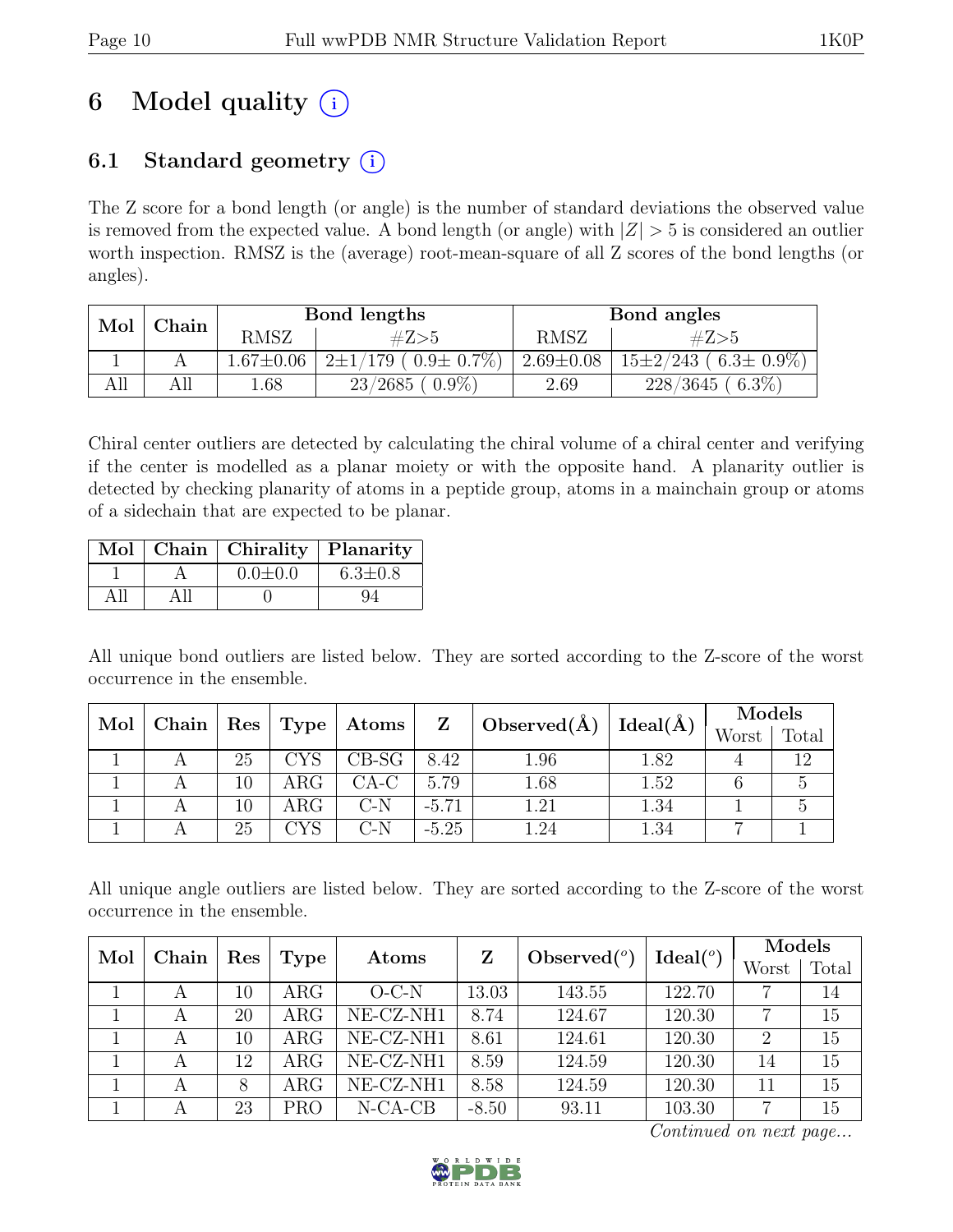|                | Continuale from previous page |                |             |                       |              |                |                    | Models          |                 |
|----------------|-------------------------------|----------------|-------------|-----------------------|--------------|----------------|--------------------|-----------------|-----------------|
| Mol            | Chain                         | Res            | <b>Type</b> | Atoms                 | $\mathbf{Z}$ | Observed $(°)$ | Ideal <sup>o</sup> | Worst           | Total           |
| $\mathbf{1}$   | $\mathbf{A}$                  | $\overline{7}$ | <b>CYS</b>  | $O-C-N$               | 8.38         | 136.12         | 122.70             | 8               | 11              |
| $\mathbf{1}$   | $\boldsymbol{A}$              | 25             | <b>CYS</b>  | $CA-CB-SG$            | $-7.27$      | 100.91         | 114.00             | $\overline{7}$  | 12              |
| $\mathbf{1}$   | A                             | 26             | <b>PRO</b>  | $C-N-CA$              | 7.05         | 139.33         | 121.70             | $\overline{7}$  | $\mathbf{1}$    |
| $\mathbf{1}$   | $\boldsymbol{A}$              | $\overline{7}$ | <b>CYS</b>  | $N$ -CA-C             | 7.04         | 130.01         | 111.00             | $\overline{7}$  | 13              |
| $\mathbf{1}$   | $\boldsymbol{A}$              | 10             | ARG         | $CA-C-N$              | $-6.85$      | 102.14         | 117.20             | $\overline{7}$  | $6\phantom{.}6$ |
| $\overline{1}$ | $\mathbf{A}$                  | 15             | <b>PRO</b>  | $CA-N-CD$             | $-6.81$      | 101.97         | 111.50             | $\overline{7}$  | $\overline{1}$  |
| $\mathbf{1}$   | $\boldsymbol{A}$              | 18             | PHE         | $CB-CG-CD2$           | $-6.29$      | 116.39         | 120.80             | 13              | $\overline{4}$  |
| $\mathbf{1}$   | A                             | 11             | <b>THR</b>  | $O-C-N$               | 6.25         | 132.71         | 122.70             | 12              | $\overline{5}$  |
| $\mathbf{1}$   | $\boldsymbol{A}$              | 9              | <b>ASN</b>  | $C-N-CA$              | 5.95         | 136.58         | 121.70             | $\overline{5}$  | $\overline{3}$  |
| $\mathbf{1}$   | A                             | 20             | ARG         | $NE- CZ-NH2$          | $-5.70$      | 117.45         | 120.30             | 12              | $15\,$          |
| $\overline{1}$ | A                             | 8              | ARG         | NE-CZ-NH <sub>2</sub> | $-5.66$      | 117.47         | 120.30             | 11              | $\overline{15}$ |
| $\mathbf{1}$   | A                             | 12             | ARG         | NE-CZ-NH <sub>2</sub> | $-5.66$      | 117.47         | 120.30             | 8               | 15              |
| $\mathbf{1}$   | $\boldsymbol{A}$              | 10             | ARG         | $NE- CZ-NH2$          | $-5.61$      | 117.50         | 120.30             | $\overline{4}$  | 13              |
| $\mathbf{1}$   | A                             | 18             | PHE         | $CA-CB-CG$            | 5.45         | 126.97         | 113.90             | $6\phantom{.}6$ | 10              |
| $\mathbf{1}$   | A                             | 26             | <b>PRO</b>  | $N$ -CD-CG            | $-5.41$      | 95.08          | 103.20             | $13\,$          | $\overline{4}$  |
| $\mathbf{1}$   | $\boldsymbol{A}$              | 14             | <b>LEU</b>  | $CB-CA-C$             | 5.36         | 120.38         | 110.20             | $\overline{3}$  | $\overline{4}$  |
| $\mathbf{1}$   | $\mathbf{A}$                  | $\overline{7}$ | <b>CYS</b>  | $CA-CB-SG$            | 5.26         | 123.47         | 114.00             | 15              | $\overline{2}$  |
| $\mathbf{1}$   | A                             | 12             | ARG         | $C-N-CA$              | 5.17         | 134.63         | 121.70             | 13              | $\overline{1}$  |
| $\mathbf{1}$   | A                             | 12             | $\rm{ARG}$  | $N-CA-CB$             | $-5.13$      | 101.36         | 110.60             | 11              | $\overline{2}$  |
| $\mathbf{1}$   | A                             | 25             | <b>CYS</b>  | $CA-C-N$              | 5.08         | 131.33         | 117.10             | 13              | $\mathbf{1}$    |
| $\mathbf{1}$   | A                             | 15             | <b>PRO</b>  | $N-CA-CB$             | $-5.08$      | 97.01          | 102.60             | $\overline{7}$  | $\mathbf{1}$    |

There are no chirality outliers.

All unique planar outliers are listed below. They are sorted by the frequency of occurrence in the ensemble.

| Mol          | Chain | Res | <b>Type</b> | Group     | Models (Total) |
|--------------|-------|-----|-------------|-----------|----------------|
|              |       | 12  | $\rm{ARG}$  | Peptide   | 15             |
| 1            | А     | 17  | <b>GLN</b>  | Peptide   | 15             |
| 1            | А     | 24  | LEU         | Peptide   | 15             |
| 1            | А     | 25  | <b>CYS</b>  | Peptide   | 15             |
| 1            | А     | 26  | <b>PRO</b>  | Peptide   | 15             |
| 1            | А     | 8   | ARG         | Peptide   | 9              |
| $\mathbf{1}$ | А     | 18  | PHE         | Sidechain | 8              |
| 1            | А     | 13  | <b>HIS</b>  | Peptide   |                |
|              |       | 14  | LEU         | Peptide   |                |

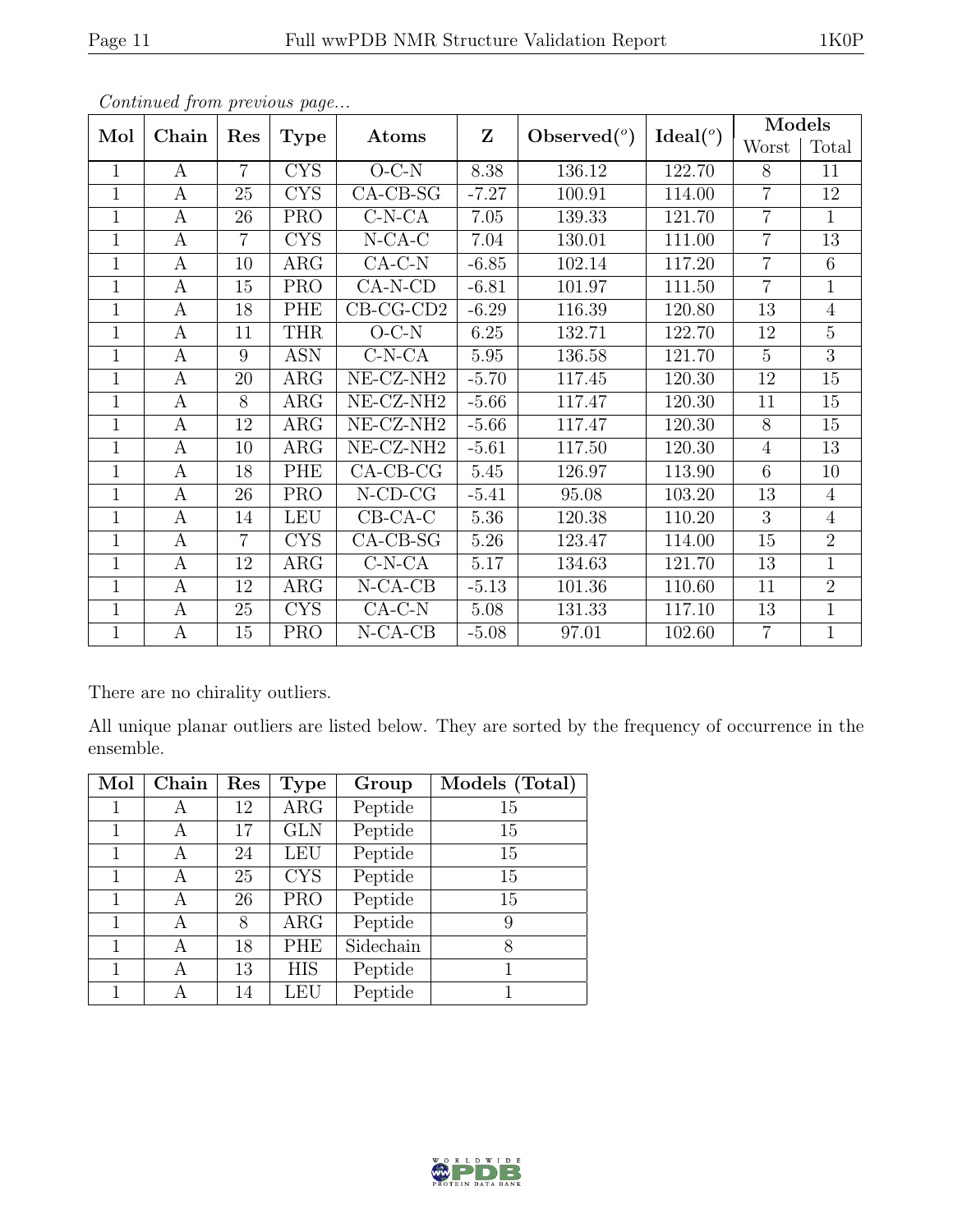## 6.2 Too-close contacts  $(i)$

In the following table, the Non-H and H(model) columns list the number of non-hydrogen atoms and hydrogen atoms in each chain respectively. The H(added) column lists the number of hydrogen atoms added and optimized by MolProbity. The Clashes column lists the number of clashes averaged over the ensemble.

|  |      | Mol   Chain   Non-H   H(model)   H(added)   Clashes |      |         |
|--|------|-----------------------------------------------------|------|---------|
|  |      |                                                     | 178. | $65+12$ |
|  | 2610 | 2610                                                | 2670 | 969     |

The all-atom clashscore is defined as the number of clashes found per 1000 atoms (including hydrogen atoms). The all-atom clashscore for this structure is 184.

All unique clashes are listed below, sorted by their clash magnitude.

| Atom-1          | Atom-2           | $Clash(\AA)$      | Distance(A) | Models         |                 |
|-----------------|------------------|-------------------|-------------|----------------|-----------------|
|                 |                  |                   |             | Worst          | Total           |
| 1:A:10:ARG:CD   | 1:A:25:CYS:HB3   | 1.45              | 1.40        | 11             | $\overline{2}$  |
| 1:A:7:CYS:HA    | 1:A:10:ARG:CD    | 1.26              | 1.58        | 11             | $\overline{2}$  |
| 1:A:7:CYS:HA    | 1:A:10:ARG:HD2   | 1.07              | 1.26        | 11             | $\overline{2}$  |
| 1:A:10:ARG:CD   | 1: A:25: CYS:CB  | 1.05              | 2.35        | 14             | $\overline{2}$  |
| 1:A:14:LEU:HB2  | 1:A:24:LEU:HB2   | 1.04              | 1.18        | $\overline{4}$ | 10              |
| 1:A:24:LEU:N    | 1:A:27:ALA:HB3   | 1.03              | 1.69        | 13             | 14              |
| 1:A:14:LEU:HD12 | 1:A:24:LEU:HD23  | $\overline{1.02}$ | 1.24        | $\overline{4}$ | $\mathbf{1}$    |
| 1:A:10:ARG:HD3  | 1: A:25: CYS:HB3 | 1.02              | 1.22        | 11             | $\overline{2}$  |
| 1:A:19:SER:HB2  | 1:A:24:LEU:HD21  | 1.01              | 1.06        | 13             | $\overline{2}$  |
| 1: A:25: CYS:SG | 1:A:28:CYS:HB3   | 1.01              | 1.96        | 10             | 10              |
| 1:A:10:ARG:O    | 1:A:14:LEU:N     | 1.00              | 1.94        | 15             | 15              |
| 1: A:25:CYS:SG  | 1: A:28:CYS:HB2  | 0.99              | 1.97        | $\overline{6}$ | $\overline{8}$  |
| 1:A:10:ARG:NE   | 1:A:25:CYS:HB3   | 0.98              | 1.73        | 14             | $\overline{2}$  |
| 1:A:19:SER:HB3  | 1:A:22:GLY:CA    | 0.97              | 1.89        | $\overline{6}$ | $\overline{15}$ |
| 1: A: 7: CYS: O | 1:A:10:ARG:HD2   | 0.97              | 1.60        | 11             | $\overline{2}$  |
| 1:A:10:ARG:CG   | 1: A:25: CYS:HB3 | 0.96              | 1.90        | 14             | $\overline{2}$  |
| 1:A:14:LEU:CB   | 1:A:24:LEU:HB2   | 0.96              | 1.91        | $\overline{4}$ | $\overline{6}$  |
| 1:A:19:SER:HB2  | 1:A:24:LEU:CD2   | 0.93              | 1.93        | 13             | $\overline{2}$  |
| 1:A:7:CYS:CA    | 1:A:10:ARG:CD    | 0.92              | 2.47        | 11             | $\overline{2}$  |
| 1:A:7:CYS:HA    | 1:A:10:ARG:CG    | 0.92              | 1.95        | 11             | $\overline{2}$  |
| 1:A:10:ARG:HD3  | 1: A:25: CYS:CB  | 0.91              | 1.94        | 11             | $\overline{2}$  |
| 1: A:11:THR:O   | 1:A:14:LEU:HB3   | 0.90              | 1.66        | 10             | 15              |
| 1:A:19:SER:CB   | 1:A:24:LEU:HD21  | 0.90              | 1.95        | 13             | $\overline{2}$  |
| 1:A:13:HIS:HA   | 1:A:16:LEU:HB2   | 0.89              | 1.43        | $\overline{4}$ | 15              |
| 1:A:13:HIS:CD2  | 1:A:16:LEU:HD13  | 0.88              | 2.03        | 13             | 3               |
| 1:A:19:SER:HB3  | 1:A:22:GLY:HA3   | 0.88              | 1.46        | 12             | 15              |
| 1:A:7:CYS:C     | 1:A:10:ARG:HD2   | 0.87              | 1.90        | 11             | $\overline{2}$  |

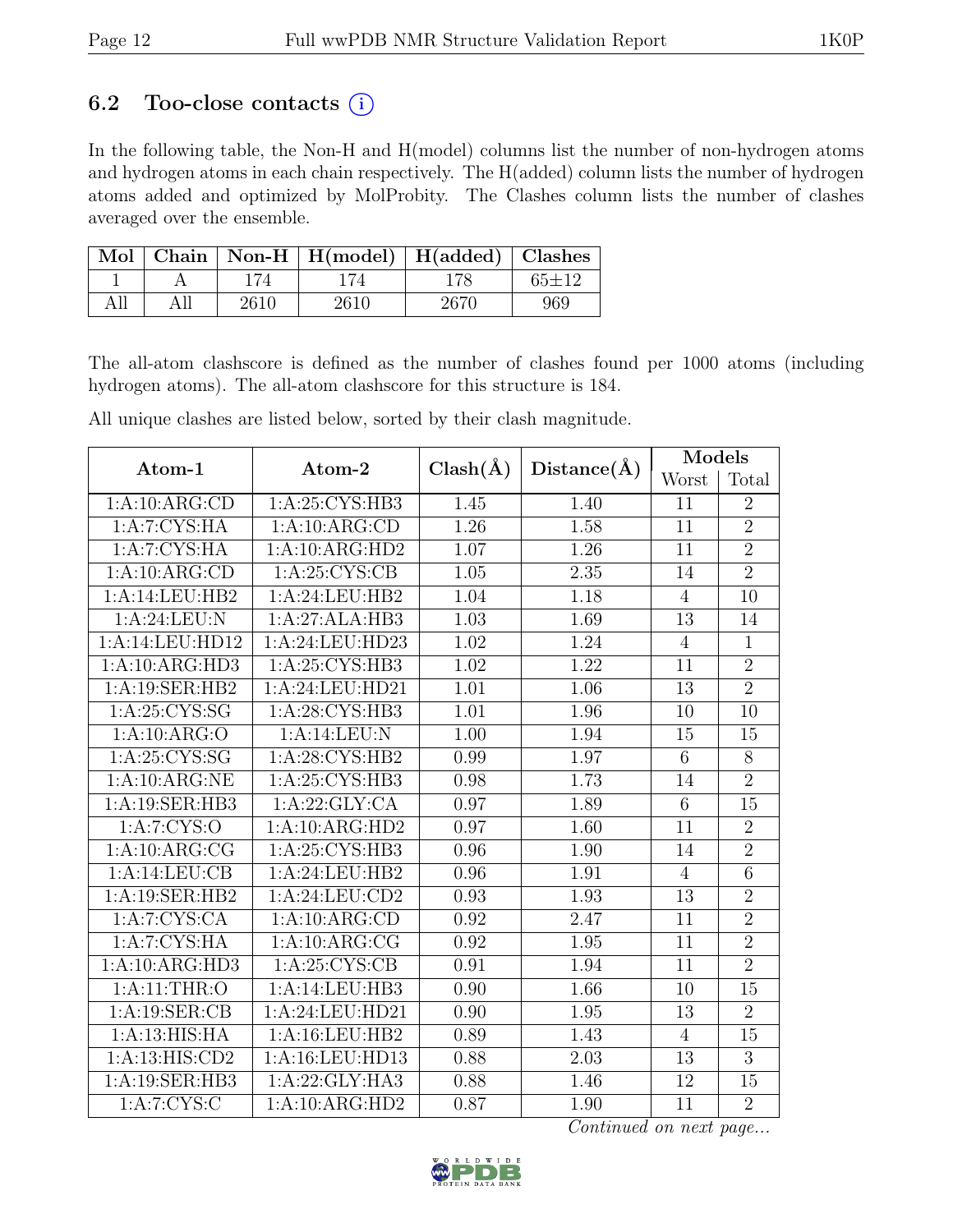| $P$ . The second second $P$ is the second second second second second second second second second second second second second second second second second second second second second second second second second second seco |                   |              |             | Models           |                |  |
|-------------------------------------------------------------------------------------------------------------------------------------------------------------------------------------------------------------------------------|-------------------|--------------|-------------|------------------|----------------|--|
| Atom-1                                                                                                                                                                                                                        | Atom-2            | $Clash(\AA)$ | Distance(A) | Worst            | Total          |  |
| 1: A:9: ASN: HA                                                                                                                                                                                                               | 1:A:12:ARG:HD2    | 0.86         | 1.42        | $\overline{4}$   | $\mathbf{1}$   |  |
| 1: A:25: CYS:SG                                                                                                                                                                                                               | 1: A:28: CYS:CB   | 0.86         | 2.63        | 11               | 12             |  |
| 1:A:13:HIS:ND1                                                                                                                                                                                                                | 1:A:16:LEU:HD13   | 0.85         | 1.87        | $\overline{5}$   | $\overline{3}$ |  |
| 1: A: 7: CYS: O                                                                                                                                                                                                               | 1: A:11:THR:N     | 0.84         | 2.08        | $\overline{3}$   | 11             |  |
| 1:A:10:ARG:O                                                                                                                                                                                                                  | 1:A:24:LEU:HB3    | 0.83         | 1.74        | 15               | 14             |  |
| 1:A:10:ARG:CG                                                                                                                                                                                                                 | 1: A:25: CYS:CB   | 0.83         | 2.57        | 14               | $\overline{2}$ |  |
| 1:A:11:THR:HA                                                                                                                                                                                                                 | 1:A:14:LEU:HB3    | 0.82         | 1.51        | 6                | 15             |  |
| 1:A:14:LEU:HB2                                                                                                                                                                                                                | 1:A:24:LEU:CB     | 0.81         | 2.05        | $\mathbf{1}$     | 15             |  |
| 1:A:14:LEU:CD1                                                                                                                                                                                                                | 1:A:24:LEU:HD23   | 0.81         | 2.04        | $\overline{4}$   | $\mathbf{1}$   |  |
| 1: A:23: PRO:C                                                                                                                                                                                                                | 1:A:24:LEU:HD22   | 0.81         | 1.95        | $\mathfrak{Z}$   | $\overline{4}$ |  |
| 1:A:10:ARG:HD3                                                                                                                                                                                                                | 1:A:11:THR:N      | 0.80         | 1.91        | 14               | $\overline{2}$ |  |
| 1:A:12:ARG:C                                                                                                                                                                                                                  | 1:A:12:ARG:HD3    | 0.80         | 1.96        | 3                | 13             |  |
| 1: A:11:THR: C                                                                                                                                                                                                                | 1:A:14:LEU:HB3    | 0.80         | 1.97        | 13               | 15             |  |
| 1:A:7:CYS:CA                                                                                                                                                                                                                  | 1:A:10:ARG:HD2    | 0.80         | 2.03        | 11               | $\overline{2}$ |  |
| 1:A:23:PRO:CB                                                                                                                                                                                                                 | 1:A:27:ALA:HB1    | 0.78         | 2.08        | $\overline{7}$   | $\overline{7}$ |  |
| 1:A:23:PRO:HB2                                                                                                                                                                                                                | 1:A:27:ALA:HB1    | 0.78         | 1.54        | $\overline{7}$   | $\mathbf{1}$   |  |
| 1:A:19:SER:HB2                                                                                                                                                                                                                | 1:A:24:LEU:HD12   | 0.78         | 1.56        | $\boldsymbol{9}$ | $\overline{4}$ |  |
| 1:A:11:THR:CA                                                                                                                                                                                                                 | 1:A:14:LEU:HB3    | 0.77         | 2.08        | $\overline{8}$   | 15             |  |
| 1: A:23: PRO:C                                                                                                                                                                                                                | 1:A:27:ALA:HB3    | 0.77         | 2.00        | $\,6\,$          | 15             |  |
| 1:A:23:PRO:HB2                                                                                                                                                                                                                | 1:A:27:ALA:O      | 0.76         | 1.81        | 15               | 15             |  |
| 1: A:23: PRO:C                                                                                                                                                                                                                | 1:A:24:LEU:HD13   | 0.76         | 2.01        | 13               | $\sqrt{2}$     |  |
| 1: A:13: HIS:O                                                                                                                                                                                                                | 1:A:24:LEU:HD13   | 0.76         | 1.80        | 11               | $\overline{3}$ |  |
| 1: A:11:THR:O                                                                                                                                                                                                                 | 1:A:14:LEU:CB     | 0.75         | $2.35\,$    | $\overline{3}$   | 15             |  |
| 1:A:25:CYS:O                                                                                                                                                                                                                  | 1:A:28:CYS:HB3    | 0.74         | 1.81        | 11               | 13             |  |
| 1:A:12:ARG:O                                                                                                                                                                                                                  | 1:A:15:PRO:HB2    | 0.74         | 1.83        | $\overline{7}$   | $\overline{4}$ |  |
| 1:A:13:HIS:ND1                                                                                                                                                                                                                | 1:A:16:LEU:HB3    | 0.74         | 1.97        | 12               | $\mathbf{1}$   |  |
| 1:A:7:CYS:CB                                                                                                                                                                                                                  | 1:A:25:CYS:HB3    | 0.73         | 2.14        | 8                | $\sqrt{6}$     |  |
| 1:A:24:LEU:H                                                                                                                                                                                                                  | 1:A:27:ALA:HB3    | 0.73         | 1.42        | 13               | $\overline{3}$ |  |
| 1: A: 7: CYS: CA                                                                                                                                                                                                              | 1:A:25:CYS:HB3    | 0.72         | 2.14        | 15               | 6              |  |
| 1:A:11:THR:O                                                                                                                                                                                                                  | 1:A:15:PRO:HD2    | 0.72         | 1.83        | $\overline{7}$   | 15             |  |
| 1:A:13:HIS:CE1                                                                                                                                                                                                                | 1:A:16:LEU:HD22   | 0.72         | 2.19        | 12               | $\mathbf 1$    |  |
| 1: A:13: HIS:O                                                                                                                                                                                                                | 1:A:24:LEU:HD22   | 0.72         | 1.85        | 9                | $\overline{5}$ |  |
| 1:A:7:CYS:O                                                                                                                                                                                                                   | 1:A:10:ARG:CD     | 0.72         | 2.36        | 14               | $\overline{2}$ |  |
| 1: A:23: PRO:C                                                                                                                                                                                                                | 1:A:24:LEU:HD12   | 0.71         | 2.04        | $\overline{2}$   | $\overline{2}$ |  |
| 1:A:21:THR:HB                                                                                                                                                                                                                 | 1:A:27:ALA:HB2    | 0.71         | 1.61        | 13               | 9              |  |
| 1:A:12:ARG:HD2                                                                                                                                                                                                                | 1: A:13: HIS: CD2 | 0.70         | 2.21        | $\overline{2}$   | $\overline{2}$ |  |
| 1:A:13:HIS:CA                                                                                                                                                                                                                 | 1: A:16: LEU:HB2  | 0.70         | 2.16        | $\overline{4}$   | $\overline{4}$ |  |
| 1:A:10:ARG:CZ                                                                                                                                                                                                                 | 1:A:25:CYS:C      | 0.70         | 2.60        | 11               | $\overline{2}$ |  |
| 1:A:24:LEU:N                                                                                                                                                                                                                  | 1:A:24:LEU:HD22   | 0.70         | 2.02        | 13               | $\overline{2}$ |  |
| 1:A:7:CYS:CA                                                                                                                                                                                                                  | 1:A:10:ARG:NE     | 0.70         | 2.55        | 14               | $\overline{2}$ |  |
| 1:A:23:PRO:HB2                                                                                                                                                                                                                | 1:A:27:ALA:CB     | 0.69         | 2.17        | $\overline{7}$   | 3              |  |

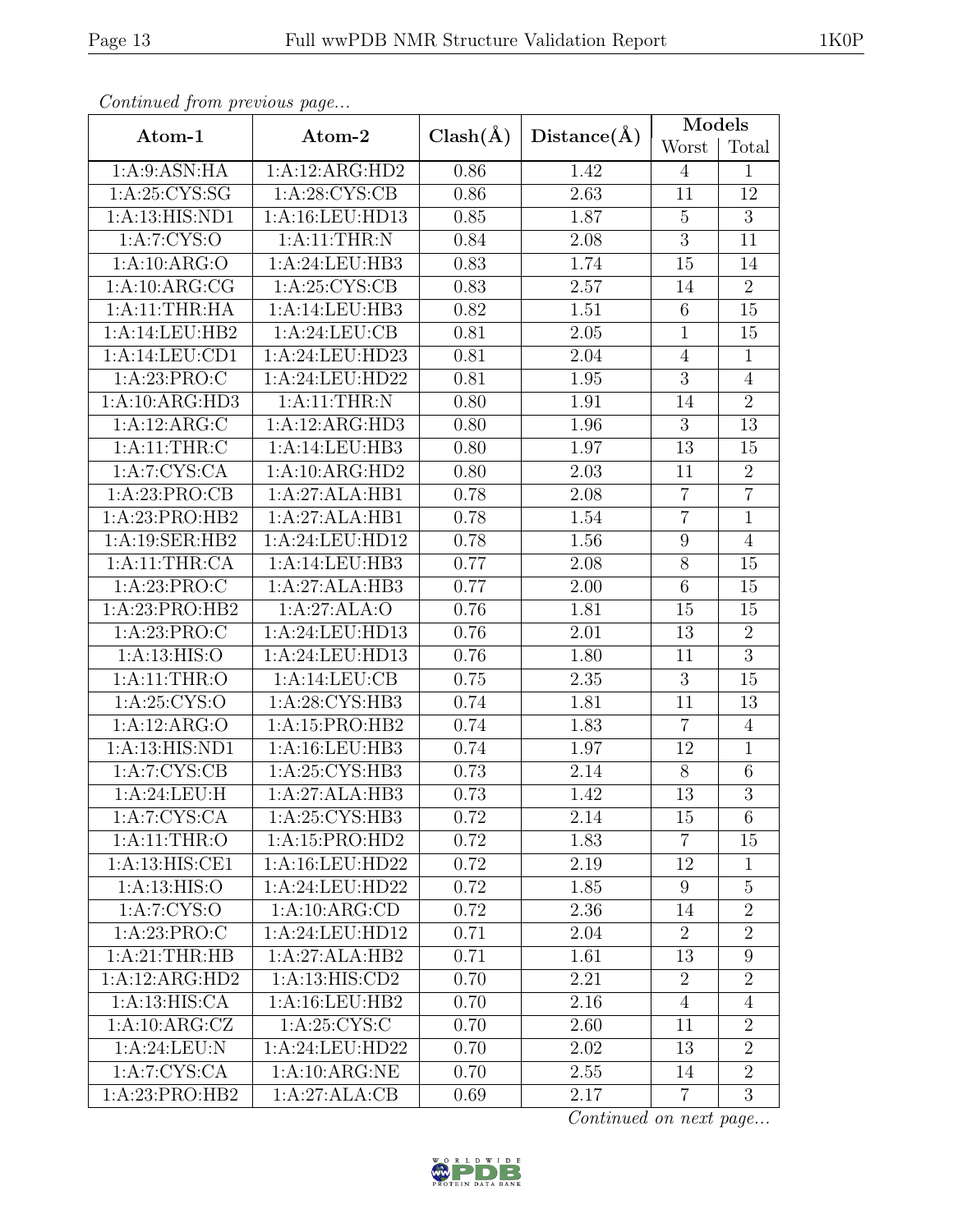|                            |                  |              |             | Models           |                 |
|----------------------------|------------------|--------------|-------------|------------------|-----------------|
| Atom-1                     | Atom-2           | $Clash(\AA)$ | Distance(A) | Worst            | Total           |
| 1: A:14:LEU:O              | 1:A:17:GLN:HB3   | 0.69         | 1.88        | 10               | 15              |
| 1:A:10:ARG:C               | 1: A:25: CYS:HB2 | 0.68         | 2.09        | 3                | $\overline{7}$  |
| 1:A:19:SER:HB2             | 1:A:24:LEU:CD1   | 0.68         | 2.19        | $9\phantom{.0}$  | $\overline{2}$  |
| 1: A:9: ASN:O              | 1:A:12:ARG:HD2   | 0.67         | 1.89        | 14               | 14              |
| 1:A:14:LEU:HB2             | 1:A:24:LEU:HB3   | 0.67         | 1.65        | $\overline{5}$   | $\overline{4}$  |
| 1: A:7:CYS:SG              | 1:A:10:ARG:NE    | 0.67         | 2.67        | 11               | $\overline{2}$  |
| 1:A:10:ARG:C               | 1:A:14:LEU:H     | 0.66         | 1.94        | $\overline{4}$   | 15              |
| 1:A:14:LEU:HD13            | 1: A:24:LEU:O    | 0.66         | 1.89        | 13               | 15              |
| 1:A:7:CYS:HA               | 1:A:10:ARG:NE    | 0.66         | 2.05        | 14               | $\mathbf{1}$    |
| 1: A:11:THR:O              | 1:A:15:PRO:CD    | 0.66         | 2.43        | 11               | 15              |
| 1: A: 7: CYS: CB           | 1:A:10:ARG:NE    | 0.66         | 2.58        | 11               | $\overline{2}$  |
| 1:A:10:ARG:HB2             | 1:A:25:CYS:HB2   | 0.66         | 1.68        | 15               | $\overline{7}$  |
| 1:A:12:ARG:HD3             | 1:A:13:HIS:N     | 0.65         | 2.05        | 11               | 14              |
| 1: A:23: PRO:O             | 1:A:24:LEU:HD13  | 0.65         | 1.92        | 14               | $\overline{5}$  |
| 1:A:10:ARG:NE              | 1: A:25: CYS:CB  | 0.64         | 2.58        | 14               | $\overline{2}$  |
| 1:A:10:ARG:CD              | 1:A:11:THR:N     | 0.64         | 2.60        | 14               | $\overline{2}$  |
| 1:A:10:ARG:CB              | 1: A:25: CYS:CB  | 0.64         | 2.76        | 14               | $\overline{2}$  |
| 1:A:13:HIS:NE2             | 1:A:16:LEU:HD22  | 0.63         | 2.08        | 12               | $\overline{1}$  |
| 1:A:14:LEU:HB2             | 1: A:24:LEU:C    | 0.63         | 2.14        | $\overline{7}$   | 14              |
| $1:A:7:CYS:\overline{HB3}$ | 1:A:25:CYS:HB3   | 0.62         | 1.70        | 12               | 11              |
| 1:A:7:CYS:O                | 1:A:25:CYS:HB3   | 0.62         | 1.94        | 15               | 10              |
| 1:A:10:ARG:HB2             | 1: A:25: CYS:CB  | 0.62         | 2.23        | 11               | 8               |
| 1: A:13: HIS:O             | 1:A:16:LEU:HB3   | 0.61         | 1.96        | $\boldsymbol{9}$ | $\overline{3}$  |
| 1:A:23:PRO:CA              | 1:A:27:ALA:CB    | 0.61         | 2.78        | 14               | 15              |
| 1:A:7:CYS:HA               | 1:A:10:ARG:HB2   | 0.61         | 1.70        | 10               | $\overline{7}$  |
| 1:A:7:CYS:HA               | 1:A:10:ARG:HG3   | 0.61         | 1.69        | 14               | $\overline{2}$  |
| 1:A:23:PRO:O               | 1:A:24:LEU:HD22  | 0.61         | 1.95        | $\overline{5}$   | $\overline{3}$  |
| 1:A:19:SER:HB3             | 1: A:22: GLY: C  | 0.60         | 2.16        | $\overline{7}$   | $\overline{12}$ |
| 1:A:10:ARG:CD              | 1: A:11:THR:H    | 0.60         | 2.09        | 14               | $\overline{2}$  |
| 1: A:23: PRO:O             | 1:A:24:LEU:HD23  | 0.60         | 1.96        | 8                | $\overline{2}$  |
| 1:A:10:ARG:HA              | 1:A:13:HIS:HB2   | $0.59\,$     | 1.71        | $\overline{5}$   | $\overline{5}$  |
| 1:A:10:ARG:HG2             | 1:A:25:CYS:SG    | 0.59         | 2.37        | 11               | $\overline{2}$  |
| 1:A:10:ARG:HD3             | 1:A:10:ARG:C     | 0.59         | 2.14        | 14               | $\overline{2}$  |
| 1:A:14:LEU:CA              | 1:A:24:LEU:HB2   | 0.59         | 2.26        | 4                | $\overline{4}$  |
| 1:A:23:PRO:HB2             | 1:A:27:ALA:C     | 0.59         | 2.18        | $\overline{5}$   | 10              |
| 1:A:7:CYS:N                | 1:A:10:ARG:HD2   | 0.56         | 2.15        | 12               | $\mathbf{1}$    |
| 1:A:17:GLN:HB2             | 1:A:19:SER:O     | 0.55         | 2.01        | $\overline{4}$   | $\overline{2}$  |
| 1:A:7:CYS:O                | 1: A:25: CYS:CB  | 0.55         | 2.55        | 10               | $\overline{5}$  |
| 1:A:23:PRO:CB              | 1:A:27:ALA:CB    | 0.54         | 2.82        | $\overline{7}$   | 3               |
| 1:A:23:PRO:CA              | 1:A:27:ALA:HB1   | 0.54         | 2.32        | $\overline{5}$   | 12              |
| 1:A:20:ARG:O               | 1:A:21:THR:HG23  | 0.54         | 2.02        | 8                | 11              |

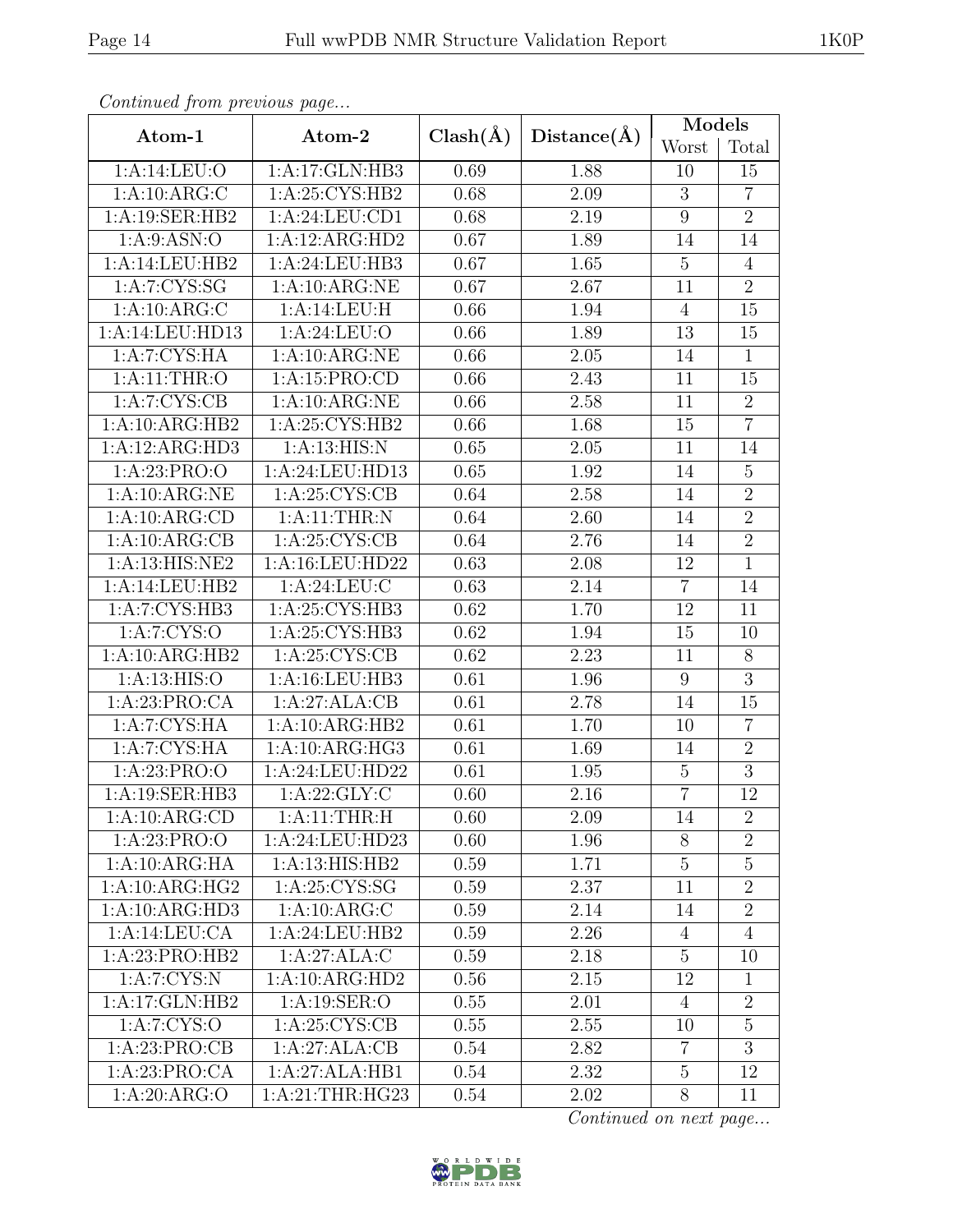|                           |                    |              |                   | Models          |                  |  |
|---------------------------|--------------------|--------------|-------------------|-----------------|------------------|--|
| Atom-1                    | Atom-2             | $Clash(\AA)$ | Distance(A)       | Worst           | Total            |  |
| 1:A:12:ARG:CD             | 1:A:13:HIS:CD2     | 0.54         | 2.90              | $\overline{2}$  | $\overline{2}$   |  |
| 1:A:11:THR:HA             | 1:A:14:LEU:CB      | 0.54         | 2.32              | $\overline{7}$  | 12               |  |
| 1:A:20:ARG:C              | 1: A:21:THR:HG23   | 0.54         | 2.23              | 13              | 11               |  |
| 1:A:12:ARG:HD2            | 1:A:13:HIS:HD2     | 0.53         | 1.63              | $\overline{5}$  | $\overline{2}$   |  |
| 1:A:14:LEU:CB             | 1:A:24:LEU:HB3     | 0.53         | $\overline{2.33}$ | $\overline{5}$  | $\overline{4}$   |  |
| 1:A:21:THR:HA             | 1:A:27:ALA:HB2     | 0.53         | 1.80              | 12              | $\boldsymbol{9}$ |  |
| 1:A:7:CYS:HB3             | 1: A:25: CYS:CB    | 0.53         | 2.34              | 15              | $\overline{4}$   |  |
| 1:A:21:THR:HA             | 1:A:27:ALA:CB      | 0.53         | 2.34              | 12              | $\overline{7}$   |  |
| 1:A:10:ARG:CB             | 1: A:25:CYS:HB2    | 0.53         | 2.33              | 14              | $\overline{3}$   |  |
| 1:A:14:LEU:CB             | 1:A:24:LEU:CB      | 0.52         | 2.87              | 3               | $\overline{3}$   |  |
| 1: A:13: HIS:O            | 1:A:16:LEU:CB      | 0.52         | 2.58              | $\overline{4}$  | 15               |  |
| 1:A:19:SER:HB3            | 1: A:22: GLY:N     | 0.51         | 2.20              | $\mathbf{1}$    | 8                |  |
| 1: A:9: ASN: C            | 1:A:12:ARG:HB3     | 0.50         | 2.25              | 11              | 12               |  |
| 1:A:13:HIS:CD2            | 1: A: 16: LEU: CD1 | 0.50         | 2.89              | 13              | $\overline{2}$   |  |
| 1: A:13: HIS: C           | 1:A:24:LEU:HD22    | 0.50         | 2.27              | $6\phantom{.}6$ | $\overline{3}$   |  |
| 1:A:14:LEU:HA             | 1:A:24:LEU:CD1     | 0.50         | $\overline{2.36}$ | $8\,$           | $\mathbf{1}$     |  |
| 1: A: 19: SER: CB         | 1:A:24:LEU:CD1     | 0.50         | 2.88              | $9\phantom{.}$  | $\overline{2}$   |  |
| 1: A: 19: SER: CB         | 1:A:22:GLY:CA      | 0.50         | 2.85              | 13              | $\overline{5}$   |  |
| 1: A:24:LEU: N            | 1:A:24:LEU:CD2     | 0.50         | 2.73              | 13              | $\overline{2}$   |  |
| 1:A:12:ARG:NH1            | 1:A:13:HIS:CD2     | 0.50         | 2.80              | $\overline{7}$  | $\mathbf{1}$     |  |
| 1:A:7:CYS:HA              | 1: A:25: CYS:CB    | 0.50         | 2.37              | 15              | $\overline{1}$   |  |
| 1:A:19:SER:OG             | 1:A:24:LEU:HD11    | 0.50         | 2.07              | 9               | $\overline{2}$   |  |
| 1:A:14:LEU:HB2            | 1: A:24:LEU:O      | 0.49         | 2.07              | 10              | $\overline{7}$   |  |
| 1: A:9: ASN:O             | 1:A:12:ARG:CD      | 0.49         | 2.60              | 14              | 12               |  |
| 1:A:12:ARG:C              | 1:A:12:ARG:CD      | 0.49         | 2.77              | $\bf 5$         | 11               |  |
| 1: A:21:THR:CB            | 1:A:27:ALA:HB2     | 0.49         | 2.36              | 12              | $\overline{3}$   |  |
| 1: A:13: HIS: CE1         | 1:A:16:LEU:HD13    | 0.48         | 2.44              | $\overline{5}$  | $\sqrt{2}$       |  |
| 1: A:13: HIS: CG          | 1:A:16:LEU:HD13    | 0.48         | 2.44              | $\overline{6}$  | $\overline{3}$   |  |
| 1:A:22:GLY:N              | 1:A:23:PRO:HA      | 0.48         | 2.24              | 8               | 15               |  |
| 1:A:13:HIS:CE1            | 1:A:16:LEU:CD2     | 0.48         | 2.94              | 12              | $\mathbf{1}$     |  |
| 1:A:7:CYS:C               | 1:A:25:CYS:HB3     | 0.48         | 2.29              | 15              | $\mathbf{1}$     |  |
| 1:A:10:ARG:HB2            | 1: A:25: CYS:SG    | 0.47         | 2.49              | 15              | $\mathbf{1}$     |  |
| 1:A:12:ARG:CD             | 1: A:13: HIS: N    | 0.47         | 2.77              | 13              | 13               |  |
| 1:A:23:PRO:HA             | 1:A:27:ALA:CB      | 0.47         | 2.39              | 13              | 12               |  |
| 1:A:10:ARG:HG3            | 1:A:24:LEU:HD23    | 0.47         | 1.85              | $\overline{7}$  | $\mathbf{1}$     |  |
| 1: A: 7: CYS: CA          | 1:A:10:ARG:HG3     | 0.47         | 2.40              | 11              | $\overline{2}$   |  |
| 1:A:7:C <sub>YS:HB3</sub> | 1:A:10:ARG:CZ      | 0.47         | 2.39              | 11              | $\mathbf{1}$     |  |
| 1:A:12:ARG:HD3            | 1:A:12:ARG:C       | 0.46         | 2.30              | 14              | $\mathbf 1$      |  |
| 1:A:7:CYS:HA              | 1:A:10:ARG:CB      | 0.46         | 2.40              | 10              | $\mathbf{1}$     |  |
| 1: A:11:THR:N             | 1:A:25:CYS:HB2     | 0.46         | 2.26              | $\overline{7}$  | $\overline{2}$   |  |
| 1:A:23:PRO:CA             | 1:A:27:ALA:HB3     | 0.46         | 2.41              | 11              | 3                |  |

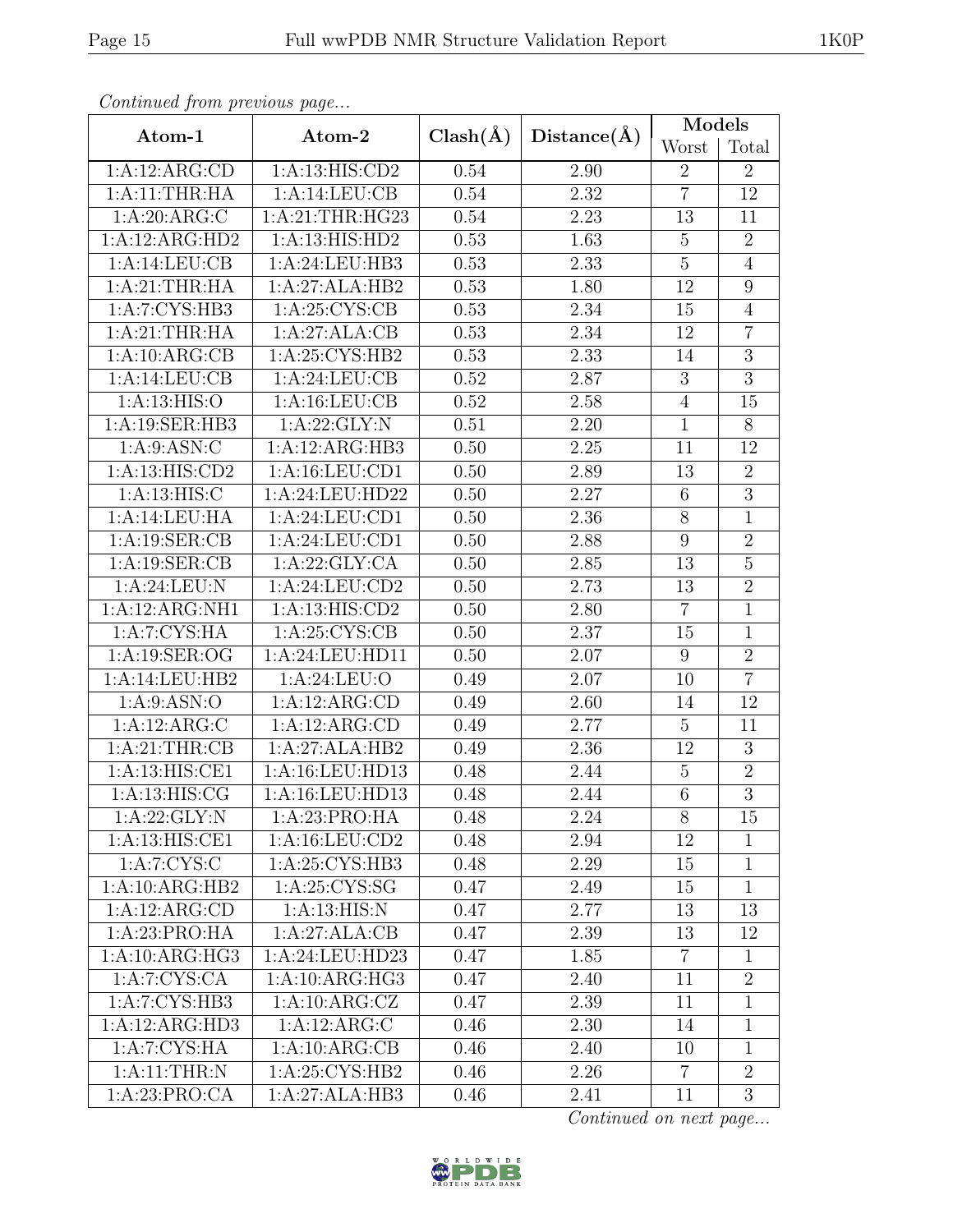|                             |                            |              |             | Models         |                |  |
|-----------------------------|----------------------------|--------------|-------------|----------------|----------------|--|
| Atom-1                      | Atom-2                     | $Clash(\AA)$ | Distance(A) | Worst          | Total          |  |
| 1:A:23:PRO:C                | 1:A:27:ALA:CB              | 0.46         | 2.81        | $\mathbf{1}$   | 3              |  |
| 1:A:7:CYS:CA                | 1:A:10:ARG:CG              | 0.46         | 2.83        | 11             | $\mathbf{1}$   |  |
| 1: A:11:THR:O               | 1:A:15:PRO:HD3             | 0.45         | 2.11        | 8              | 12             |  |
| 1:A:13:HIS:ND1              | 1:A:24:LEU:CD2             | 0.45         | 2.79        | 12             | $\mathbf{1}$   |  |
| 1:A:10:ARG:HB3              | 1: A:25: CYS:SG            | 0.45         | 2.51        | 13             | $\mathbf{1}$   |  |
| 1: A:21:THR:CA              | 1:A:27:ALA:HB2             | 0.45         | 2.41        | 12             | $\overline{3}$ |  |
| 1:A:13:HIS:HD1              | 1:A:24:LEU:CD2             | 0.44         | 2.25        | 12             | $\overline{1}$ |  |
| 1:A:14:LEU:HA               | 1:A:24:LEU:HG              | 0.44         | 1.88        | $\overline{4}$ | $\mathbf{1}$   |  |
| 1:A:23:PRO:HA               | 1:A:27:ALA:HB1             | 0.44         | 1.89        | $\overline{2}$ | $\overline{3}$ |  |
| 1:A:10:ARG:HD2              | 1: A:11:THR:H              | 0.43         | 1.72        | 14             | $\mathbf{1}$   |  |
| 1:A:23:PRO:O                | 1: A:24:LEU:HD12           | 0.43         | 2.14        | $\overline{2}$ | $\mathbf{1}$   |  |
| 1:A:12:ARG:CD               | 1: A:13: HIS: CE1          | 0.43         | 3.01        | 14             | $\mathbf{1}$   |  |
| 1: A:19: SER:CB             | 1:A:22:GLY:H               | 0.43         | 2.26        | 9              | $8\,$          |  |
| 1: A: 7: CYS: SG            | 1:A:25:CYS:HB3             | 0.43         | 2.54        | 10             | $\mathbf{1}$   |  |
| 1:A:21:THR:HA               | 1: A:24:LEU:H              | 0.43         | 1.74        | 14             | $\mathbf{1}$   |  |
| 1:A:14:LEU:HD22             | 1: A:24:LEU:O              | 0.43         | 2.13        | $\overline{2}$ | $\overline{1}$ |  |
| 1: A: 7: CYS: O             | 1: A:25: CYS:HB2           | 0.43         | 2.14        | 8              | $\mathbf{1}$   |  |
| $1:A:13:\overline{HIS:CD2}$ | 1:A:16:LEU:HD22            | 0.42         | 2.48        | 12             | $\mathbf{1}$   |  |
| 1: A:9: ASN: OD1            | 1:A:10:ARG:HD3             | 0.42         | 2.13        | $6\phantom{.}$ | $\mathbf{1}$   |  |
| 1:A:25:CYS:O                | 1:A:26:PRO:C               | 0.42         | 2.57        | $\overline{7}$ | $\mathbf{1}$   |  |
| 1: A:9: ASN:O               | 1:A:12:ARG:HB3             | 0.42         | 2.14        | 11             | $\overline{4}$ |  |
| 1: A:13: HIS:O              | 1:A:16:LEU:CA              | 0.42         | 2.67        | $9\phantom{.}$ | 3              |  |
| 1:A:19:SER:HB2              | 1:A:22:GLY:H               | 0.42         | 1.74        | 14             | $\overline{2}$ |  |
| 1:A:23:PRO:C                | 1:A:24:LEU:HG              | 0.42         | 2.35        | 11             | $\overline{2}$ |  |
| 1:A:13:HIS:ND1              | 1:A:16:LEU:HD22            | 0.42         | 2.29        | $\overline{4}$ | $\mathbf{1}$   |  |
| 1:A:12:ARG:HD2              | 1:A:13:HIS:CE1             | 0.42         | 2.50        | 14             | $\overline{1}$ |  |
| 1: A: 7: CYS: O             | 1:A:10:ARG:NH1             | 0.42         | 2.53        | 11             | $\mathbf{1}$   |  |
| 1:A:8:ARG:HA                | 1:A:11:THR:HB              | 0.41         | 1.91        | $\overline{2}$ | $\mathbf{1}$   |  |
| 1: A:9: ASN: HA             | 1:A:12:ARG:HB3             | 0.41         | 1.90        | 14             | $\mathbf 1$    |  |
| 1:A:10:ARG:CG               | 1:A:25:CYS:SG              | 0.41         | 3.08        | 11             | $\mathbf{1}$   |  |
| 1:A:10:ARG:CZ               | 1: A:26: PRO: N            | 0.41         | 2.84        | 11             | $\mathbf{1}$   |  |
| 1:A:10:ARG:NH1              | $1:$ A:11:THR:OG1          | 0.41         | 2.54        | 14             | $\mathbf{1}$   |  |
| 1:A:7:CYS:HB3               | 1:A:10:ARG:NH2             | 0.40         | 2.31        | 11             | $\mathbf{1}$   |  |
| 1: A:9: ASN: HA             | 1:A:12:ARG:CG              | 0.40         | 2.46        | 14             | $\mathbf{1}$   |  |
| 1:A:12:ARG:CZ               | 1:A:13:HIS:CE1             | 0.40         | 3.04        | 11             | $\mathbf{1}$   |  |
| 1:A:10:ARG:HG2              | 1:A:25:CYS:CB              | 0.40         | 2.38        | 14             | $\mathbf{1}$   |  |
| 1:A:7:CYS:CA                | $1:A:25:CY\overline{S:C}B$ | 0.40         | 2.90        | 15             | $\mathbf{1}$   |  |
| 1: A:8: ARG:O               | 1:A:12:ARG:HB3             | 0.40         | 2.17        | 13             | $\mathbf{1}$   |  |

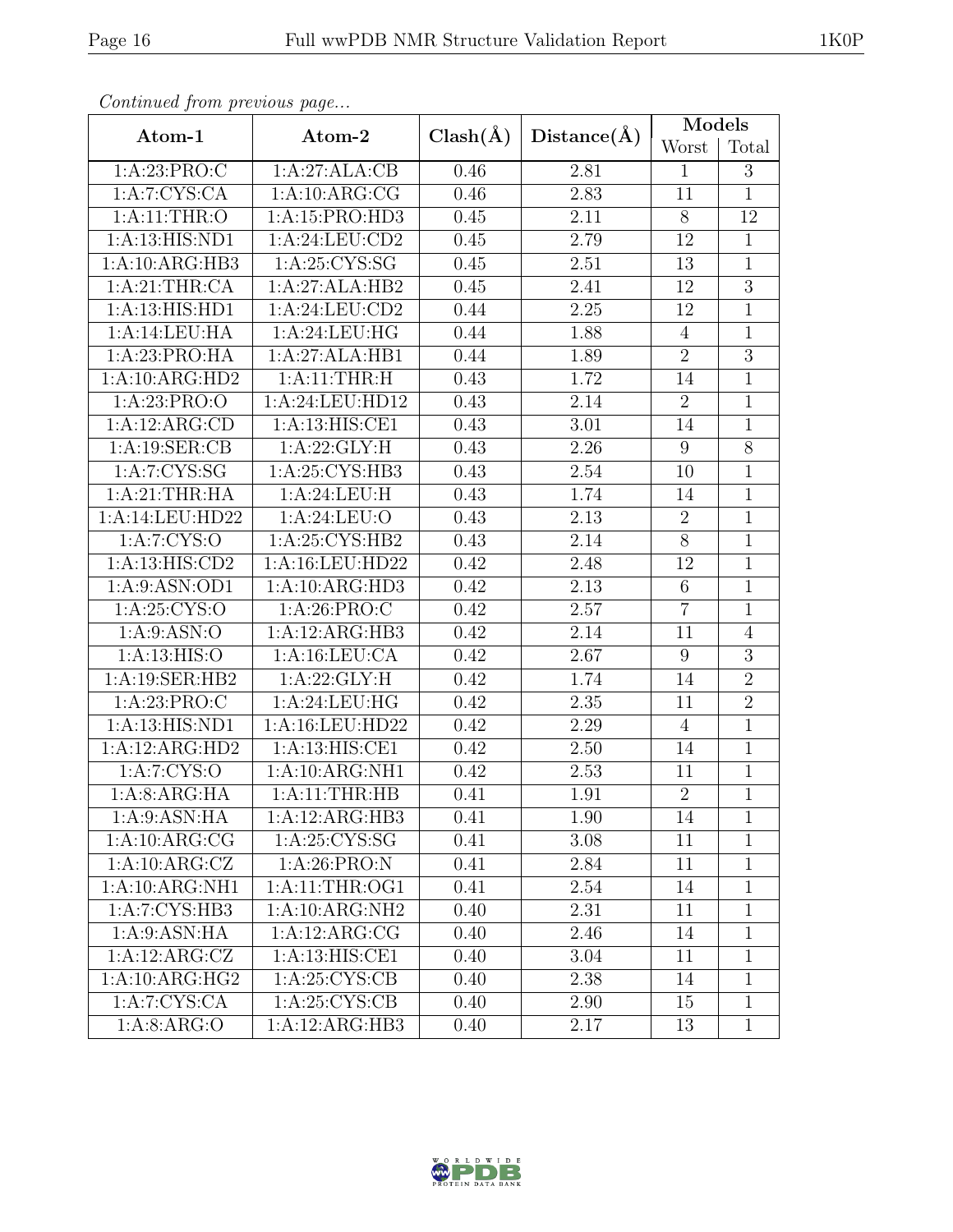## 6.3 Torsion angles  $(i)$

### 6.3.1 Protein backbone  $(i)$

In the following table, the Percentiles column shows the percent Ramachandran outliers of the chain as a percentile score with respect to all PDB entries followed by that with respect to all NMR entries. The Analysed column shows the number of residues for which the backbone conformation was analysed and the total number of residues.

|     | Mol   Chain | Analysed         | Favoured                                 | Allowed    | Outliers   | Percentiles              |
|-----|-------------|------------------|------------------------------------------|------------|------------|--------------------------|
|     |             | $22/31(71\%)$    | 16±1 (73±3%)   4±1 (17±3%)   2±0 (10±2%) |            |            | $\boxed{1}$ $\boxed{10}$ |
| All |             | $330/465$ (71\%) | 240 (73%)                                | 57 $(17%)$ | $33(10\%)$ |                          |

All 5 unique Ramachandran outliers are listed below. They are sorted by the frequency of occurrence in the ensemble.

| Mol   Chain   Res   Type |    |            | Models (Total) |
|--------------------------|----|------------|----------------|
|                          | 23 | <b>PRO</b> | 15             |
|                          | 25 | <b>CYS</b> | 14             |
|                          | 15 | <b>PRO</b> |                |
|                          | 26 | <b>PRO</b> |                |
|                          | 21 | <b>THR</b> |                |

#### 6.3.2 Protein sidechains  $(i)$

In the following table, the Percentiles column shows the percent sidechain outliers of the chain as a percentile score with respect to all PDB entries followed by that with respect to all NMR entries. The Analysed column shows the number of residues for which the sidechain conformation was analysed and the total number of residues.

| $\operatorname{Mol}$ | Chain | Analysed        | Rotameric   | <b>Outliers</b>                         | Percentiles             |
|----------------------|-------|-----------------|-------------|-----------------------------------------|-------------------------|
|                      |       | $20/28$ (71\%)  |             | $8\pm1(39\pm5\%)$   12 $\pm1(61\pm5\%)$ | $\boxed{0}$ $\boxed{0}$ |
| All                  | All   | $300/420(71\%)$ | $118(39\%)$ | 182 $(61\%)$                            | $\boxed{0}$ $\boxed{0}$ |

All 20 unique residues with a non-rotameric sidechain are listed below. They are sorted by the frequency of occurrence in the ensemble.

| $Mol$   Chain | Res | Type       | Models (Total) |
|---------------|-----|------------|----------------|
|               | 12  | $\rm{ARG}$ | 15             |
|               | 16  | <b>LEU</b> | 15             |
|               | 19  | <b>SER</b> | 15             |
|               | 23  | <b>PRO</b> | 15             |
|               | 15  | <b>PRO</b> |                |

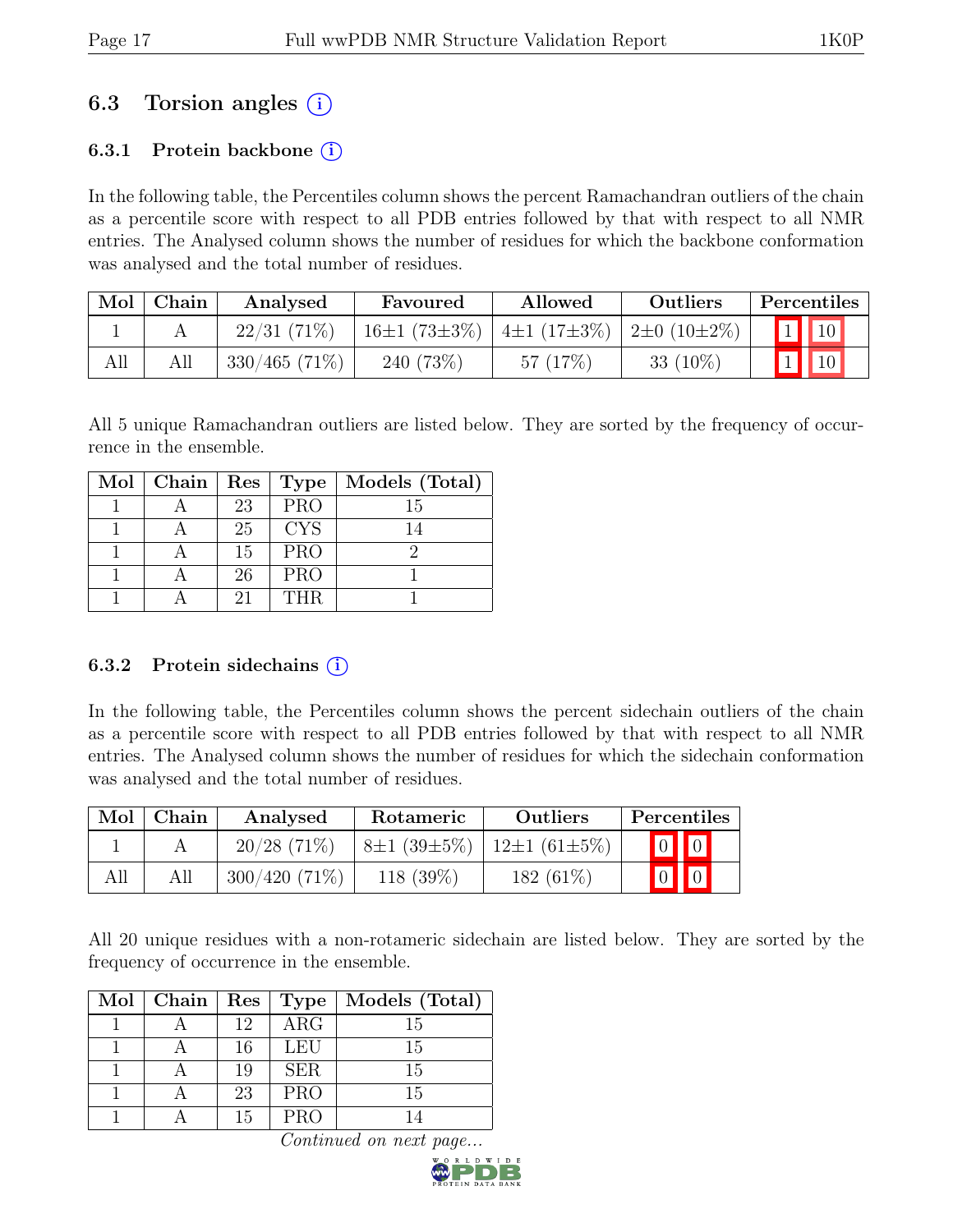| Mol          | Chain            | Res            | <b>Type</b> | Models (Total)  |
|--------------|------------------|----------------|-------------|-----------------|
| 1            | А                | 21             | <b>THR</b>  | 14              |
| 1            | $\boldsymbol{A}$ | 25             | <b>CYS</b>  | 13              |
| $\mathbf 1$  | A                | 28             | <b>CYS</b>  | 12              |
| 1            | A                | 18             | PHE         | 11              |
| $\mathbf{1}$ | $\mathbf{A}$     | 26             | <b>PRO</b>  | 10              |
| $\mathbf{1}$ | A                | 10             | $\rm{ARG}$  | 10              |
| 1            | A                | 8              | $\rm{ARG}$  | $9\phantom{.0}$ |
| $\mathbf{1}$ | $\mathbf{A}$     | 24             | <b>LEU</b>  | $\,6$           |
| 1            | A                | 20             | $\rm{ARG}$  | 6               |
| 1            | A                | 9              | <b>ASN</b>  | $\overline{5}$  |
| $\mathbf{1}$ | $\mathbf{A}$     | $\overline{7}$ | <b>CYS</b>  | $\overline{4}$  |
| 1            | $\boldsymbol{A}$ | 13             | <b>HIS</b>  | $\overline{2}$  |
| $\mathbf{1}$ | $\boldsymbol{A}$ | 17             | <b>GLN</b>  | $\overline{2}$  |
| 1            | A                | 14             | <b>LEU</b>  | $\overline{2}$  |
| 1            | A                | 11             | <b>THR</b>  | $\overline{2}$  |

#### 6.3.3 RNA  $(i)$

There are no RNA molecules in this entry.

#### 6.4 Non-standard residues in protein, DNA, RNA chains  $(i)$

There are no non-standard protein/DNA/RNA residues in this entry.

### 6.5 Carbohydrates  $(i)$

There are no monosaccharides in this entry.

### 6.6 Ligand geometry  $(i)$

There are no ligands in this entry.

### 6.7 Other polymers  $(i)$

There are no such molecules in this entry.

## 6.8 Polymer linkage issues (i)

There are no chain breaks in this entry.